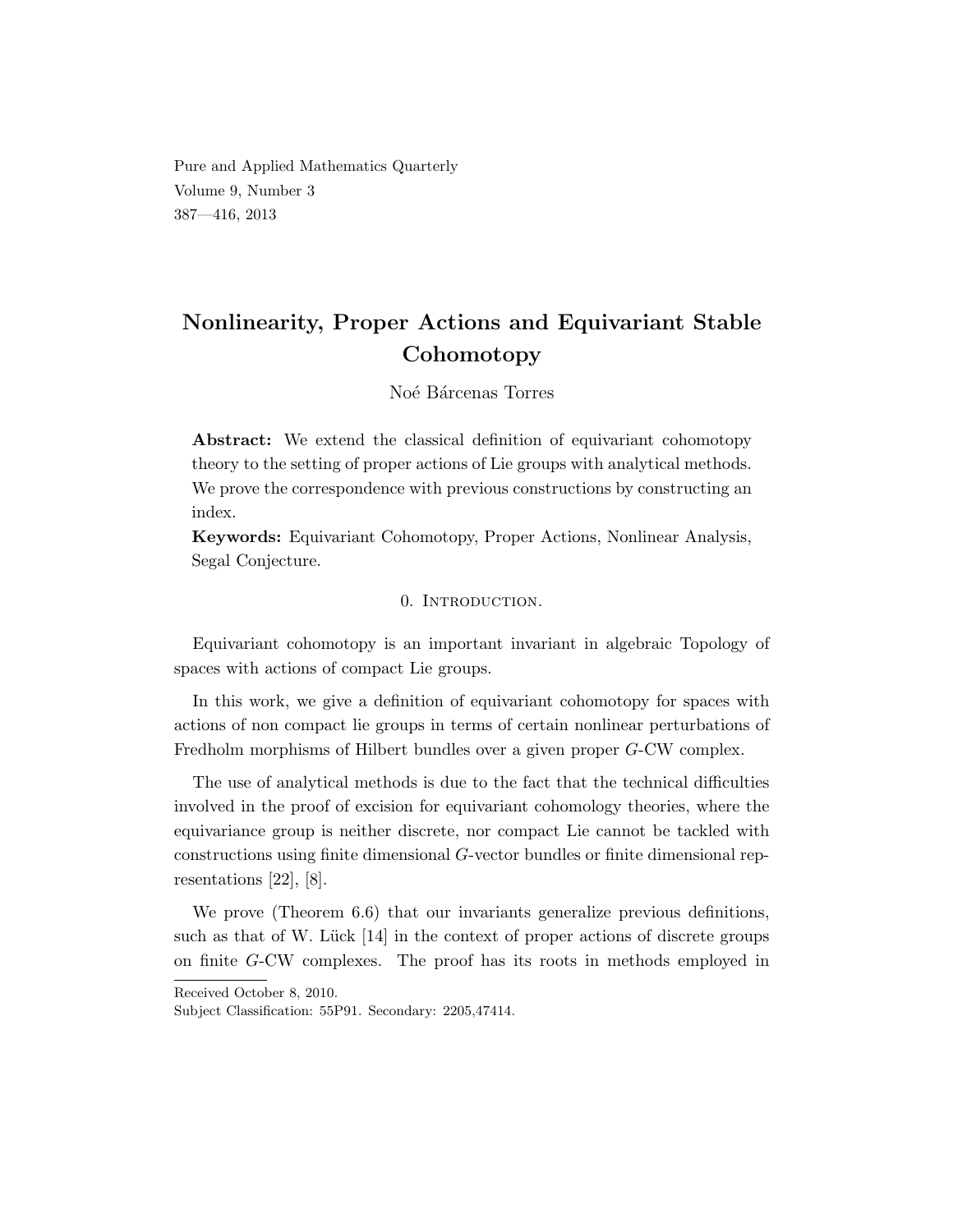## <sup>388</sup> No´e B´arcenas

nonlinear analysis [25], [7], [17]. But is motivated and impregnated by ideas, methods and constructions concerning gauge theoretical invariants in [3].

We illustrate the applications of our methods by several examples. We comment the potential utility of this approach by generalizing a gauge theoretical invariant of 4-dimensional smooth manifolds, due to Bauer and Furuta to allow proper actions of Lie groups on four-manifolds. Finally, we introduce a Burnside ring for non-compact Lie groups in operator theoretical terms .

This paper is organized as follows: in section 1, a review of equivariant cohomotopy for compact Lie groups is given. Preliminaries on Hilbert bundles and Fredholm morphisms between them are given in section 2. Section 3 defines the analytical objects which define equivariant cohomotopy groups for non compact group of symmetries, and examples are considered in section 4. The properties of equivariant cohomotopy are discussed in 5, the relation to previous work is stablished in section 6 via a construction of a natural isomorphism, the parametrized Schwarz index. In the last section 7, a Burnside ring for noncompact Lie groups is introduced, and extensions of the Segal conjecture are discussed in this new setting.

0.1. Aknowledgments. The author would like to thank the Mexican Council for Science and Technology, CONACYT for the grant 196868. The main results of this note developed from the corresponding dissertation, defended at the Westfälische Wilhelms-Universität Münster. This work was also supported by the SFB 878 at the University of Münster, Wolfgang Lück's Leibnizpreis, and the Hausdorff Center for Mathematics in Bonn.

## 1. Review of Equivariant Cohomotopy for compact Lie Groups.

In the case of compact Lie groups equivariant cohomotopy is an  $RO(G)$ -graded equivariant cohomology theory, in the sense of [18].

**Definition 1.1.** Let  $G$  be a compact Lie group and  $X$  a  $G$ -CW complex. For any representation  $W$ , form the one-point compactification  $S<sup>W</sup>$  and define the set of continuous and pointed maps  $\Omega^W S^W = \text{Map}(S^W, S^W)$ , where G acts by conjugation. The equivariant cohomotopy group in degree  $V = V_1 - V_2$ , where  $V_i$  are finite dimensional real representations, is defined to be the abelian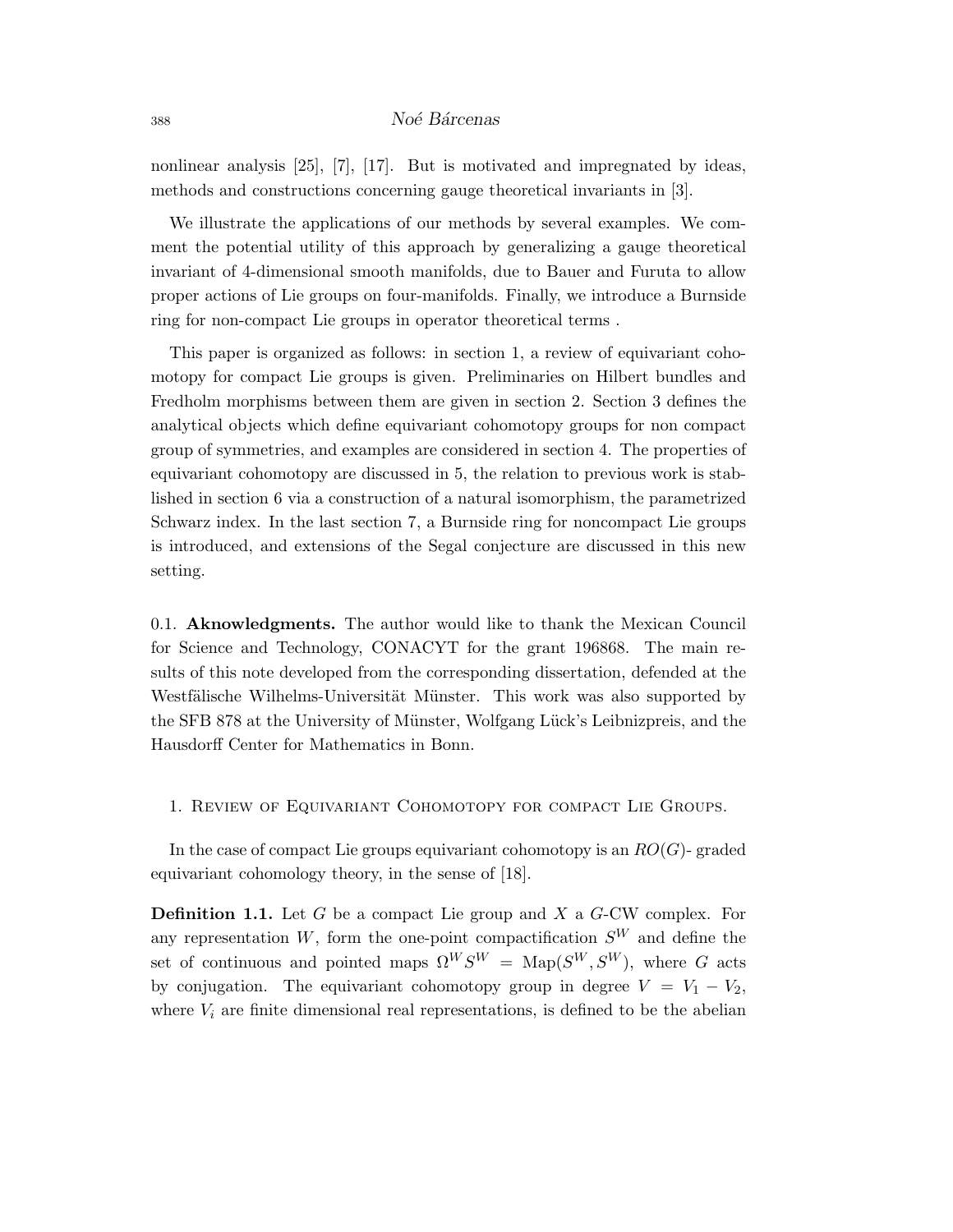group constructed as the colimit of the system of homotopy classes of pointed, equivariant maps

$$
\pi_G^V(X) = \operatorname{colim}_W[S^{V_1} \wedge X_+, \Omega^W S^{W \oplus V_2}]_G
$$

where the system runs along a complete  $G$ -universe, that is a Hilbert space containing as subspaces all irreducible representations, where the trivial representation appears infinitely often.

Finite dimensional representations are involved in this definition in a crucial way and this is the main handicap to extend equivariant cohomotopy to more general settings. In fact, pathological examples from group theory [20] provide finitely generated, discrete groups for which all finite dimensional representations over  $\mathbb{R}$ , or  $\mathbb{C}$  are trivial. Precisely:

**Example 1.2.** Let  $G$  be a finitely presented group.  $G$  is said to be residually finite if for every element  $g \neq 1$ , there exists a homomorphism  $\varphi$  to a finite group mapping  $q$  to an element different from 1. The maximal residually finite quotient  $G_{mrf}$  of G is the quotient by the normal subgroup consisting of the intersection of all subgroups of finite index. In symbols:

$$
G_{mrf} = \frac{G}{\cap_{(G:H) < \infty} H}
$$

This is a residually finite group, characterized by the property that every group homomorphism to a residually finite group factorizes trough the quotient map. Recall [16], that if G is a finitely generated subgroup of  $Gl_n(F)$  for some field, then  $G$  is residually finite. This means that in this situation, every finite dimensional representation of G is induced from one of  $G_{mrf}$ . An example of Olshanskii, [20] gives for every prime  $p > 10^{75}$  a finitely generated, infinite group all of whose proper subgroups are finite of order  $p$ . That means that  $G$  does not contain proper subgroups of finite index, hence  $G_{mrf} = \{e\}$  and consequently every finite dimensional representation of G is trivial.

## 2. Preliminaries on Hilbert Bundles and Fredholm Morphisms

We recall first some basic definitions and technical facts of equivariant Topology.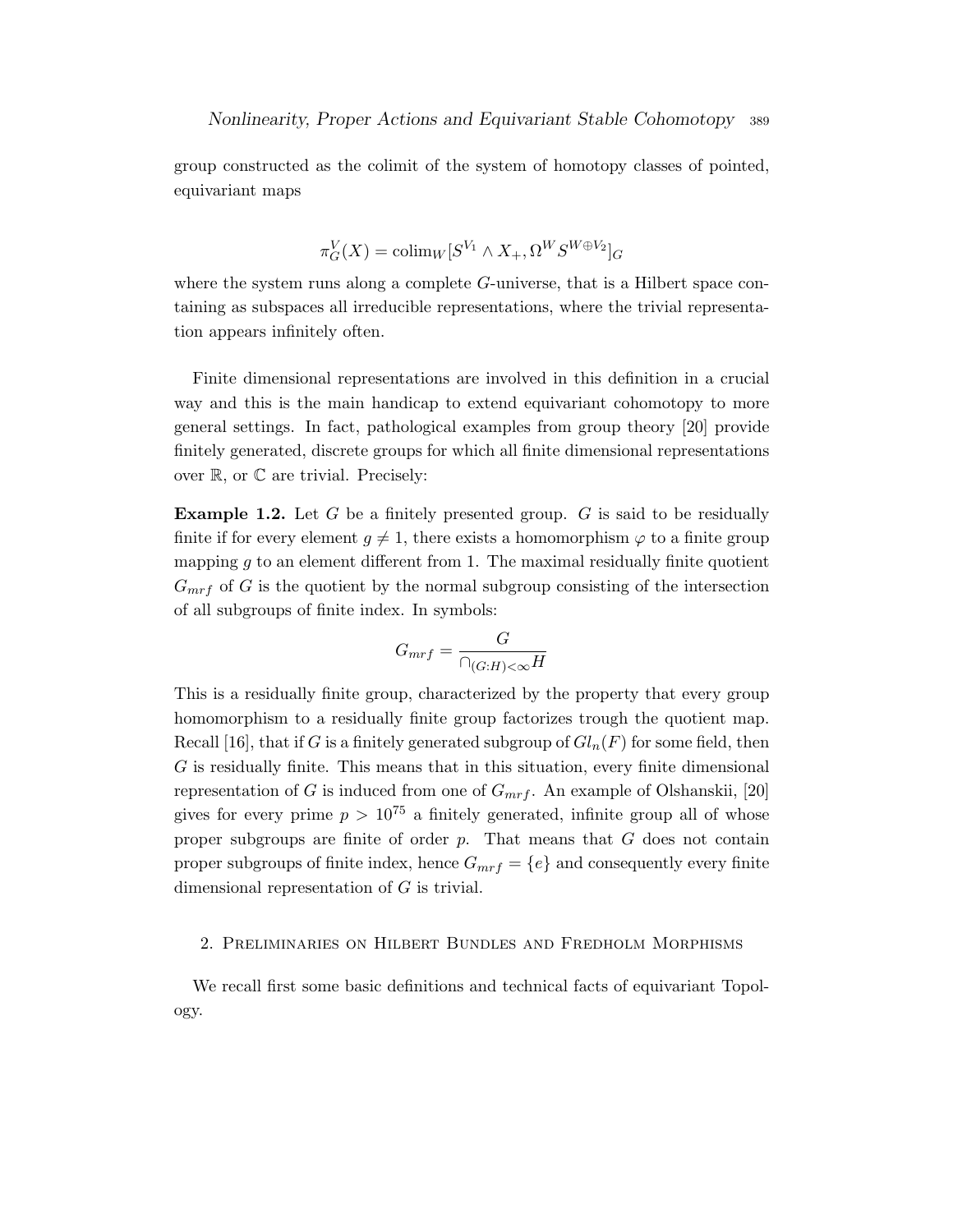**Definition 2.1.** Let G be a second countable, Hausdorff locally compact group. Let  $X$  be a second countable, locally compact Hausdorff space. Recall that a G-space is proper if the map

$$
G \times X \underset{(g,x) \mapsto (x,gx)}{\rightarrow} X \times X
$$

$$
(g,x) \mapsto (x,gx)
$$

is proper.

Remark 2.2. In the case of Lie groups, a proper action amounts to the fact that all isotropy subgroups are compact and that a local triviality condition, coded in the Slice Theorem is satisfied [21]. Specializing to Lie groups acting properly on G-CW complexes, (see the definition below), these conditions boil down to the fact that all stabilizers are compact [13], Theorem 1.23. In particular for an action of a discrete group G on a G-CW complex, a proper action reduces to the finiteness of all stabilizer groups.

**Definition 2.3.** Recall that a G-CW complex structure on the pair  $(X, A)$  consists of a filtration of the G-space  $X = \bigcup_{-1 \le n} X_n$  with  $X_1 = \emptyset$ ,  $X_0 = A$  where every space is inductively obtained from the previous one by attaching cells in pushout diagrams



We say that a proper G-CW complex is finite if it consists of a finite number of cells  $G/H \times D^n$ .

The following result enumerates some facts which will be needed in the following, which are proven in chapter one of [13]:

**Proposition 2.4.** Let  $(X, A)$  be a proper G-CW pair

- (i) The inclusion  $A \to X$  is a closed cofibration.
- $(ii)$  A is a neighborhood G-deformation retract, in the sense that there exists a neighborhood  $A \subset U$ , of which A is a G-equivariant deformation retract. The neighborhood can be chosen to be closed or open.

We recall the notion of the classifiying space for proper actions: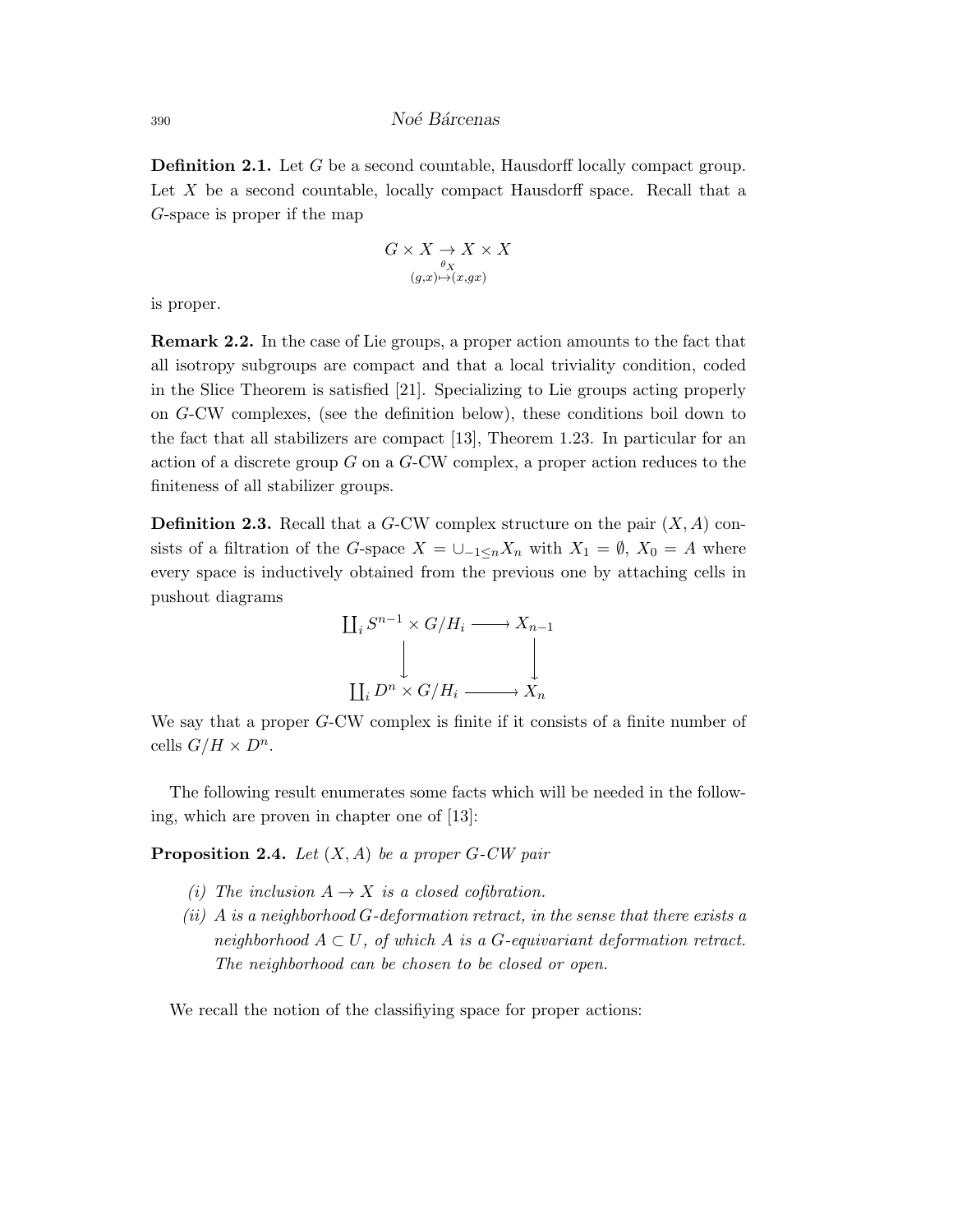Definition 2.5. A model for the classifying space for proper actions is a G-CW complex EG with the following properties:

- All isotropy groups are compact
- For any proper  $G$ -CW complex  $X$  there exists up to  $G$ -homotopy a unique G-map  $X \to EG$

The classifiying space for proper actions always exists, is unique up to Ghomotopy and admits several models. The following list contains some examples. We remit to [15] for further discussion.

- If G is a compact group, then the singleton space is a model for  $\underline{E}G$ .
- Let G be a group acting properly and cocompactly on a  $Cat(0)$  space X. Then X is a model for EG.
- Let G be a Coxeter group. The Davis complex is a model for  $\underline{E}G$ .
- Let  $G$  be a mapping class group of a surface. The Teichmüller space is a model for EG.

We begin by describing cocycles for equivariant cohomotopy. They are defined in terms of certain nonlinear operators on real G-Hilbert bundles, so we briefly recall some well-known facts on then and their morphisms. A comprehensive treatment of Hilbert bundles and their linear morphisms is given in the book [22]. For matters related to real  $C^*$ -algebras we refer to the text [24], in particular for connections with Kasparov KK-theory.

**Definition 2.6.** Let X be a locally compact, Hausdorff proper G-space. A Banach bundle over  $X$  is a locally trivial fiber bundle  $E$  with fiber modeled on a Banach space  $H$ , whose structure group is the set of all isometric linear bijections of  $H$  with the strong topology.

If H is a (real) Hilbert space, we will speak of a Hilbert bundle. A G-Hilbert bundle is a Hilbert bundle  $p : E \to X$  endowed with a continuous action of the locally compact group G in the total space. The map  $p$ -called the projection- is assumed to be G-equivariant and the action on the total space is given by linear isometric bijections.

**Definition 2.7** (Linear Morphism). Let  $E$  and  $F$  be Hilbert bundles over  $X$ . A linear morphism from E to F is an equivariant, continuous function  $t : E \to F$ covering the identity on X consisting of bounded operators on fibers and in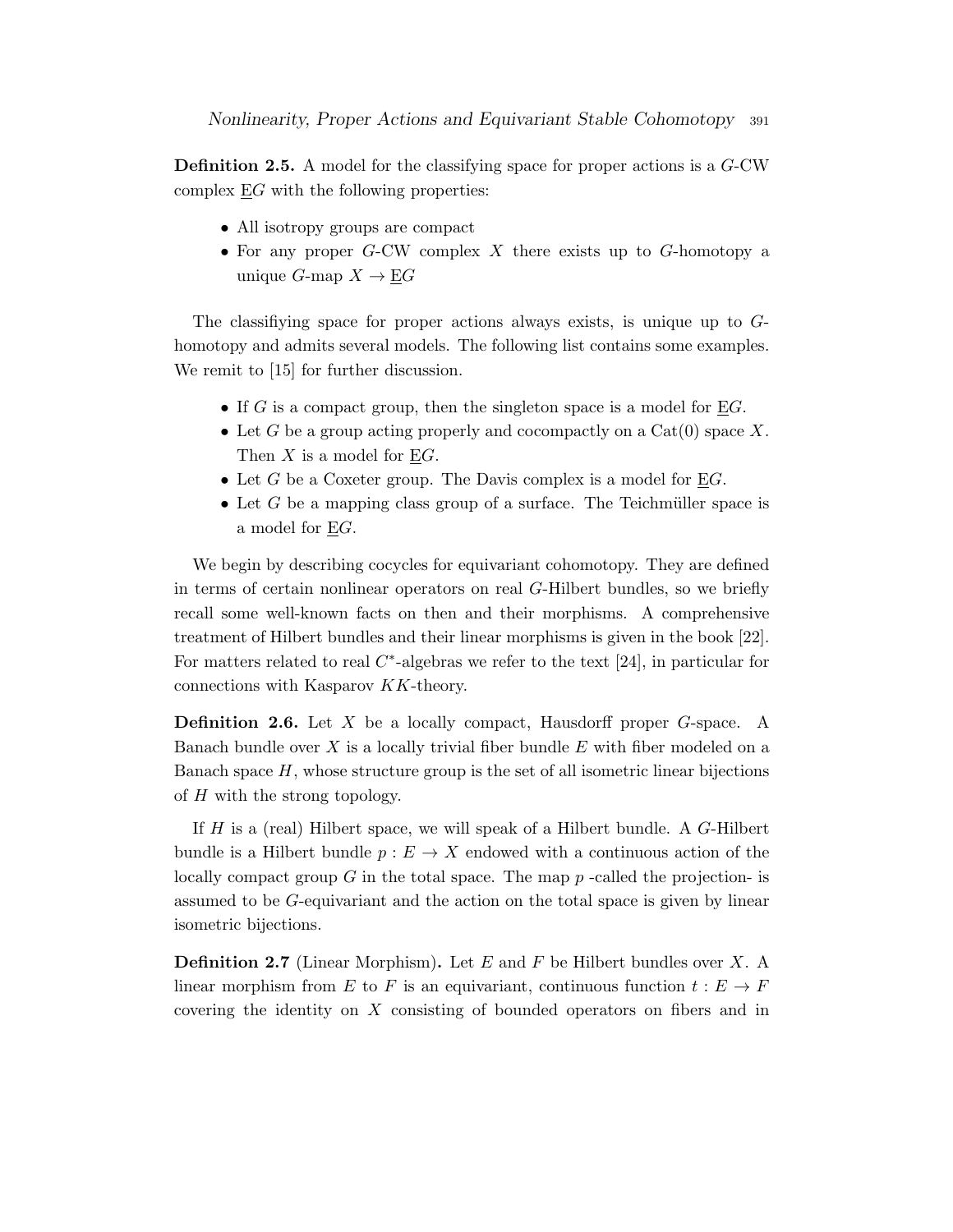adition, for every point  $x \in X$ , there exist local trivializations  $a : E|_{U} \to U \times E_x$ ,  $b: F|_{U} \to U \times F_x$  such that  $bta^{-1}: U \times E_x \to U \times F_x$  is given by an expression  $(y, x) \mapsto (y, \psi(x))$  for a norm continuous map  $\psi : U \to L(E_x, F_x)$  to the bounded, adjoinable linear maps between the fiber over  $x$ . The support of a morphism  $t$  is the set  $\{x \in X \mid tx \neq 0\}.$ 

**Definition 2.8.** Denote by I the unit interval. Two linear morphisms  $l_0, l_1$ :  $E \to F$  are homotopic if there exists a linear morphism  $H : E \times I \to F$  which covers the projection  $X \times I \to X$  and restricts to 0, 1 to the morphisms  $l_0, l_1$ .

**Definition 2.9** (Compact linear morphism). A linear morphism  $t : E \to F$  is a compact morphism if it is fiberwise compact in the usual sense (that is, for every  $x, t_x.E_x \to F_x$  maps bounded sets to relatively compact sets).

**Definition 2.10** (Fredholm morphism). A linear morphism  $t : E \to F$  is said to be Fredholm if there exists a morphism  $s : F \to E$  such that  $st-1$  and  $ts-1$  are compact morphisms with compact supports. A Fredholm morphism is said to be essentially unitary if one can take  $t = s^*$  in the definition. We recall the existence of G-invariant riemannian metrics on vector bundles over proper G-spaces, which is proved for instance in [21] as consecuence of the slice theorem.

- **Remark 2.11.** (i) Notice that we choose the structure group of our bundles to be the isometric bijections with the strong operator topology. Other choices, like the weak ∗-topology would not give enough morphisms, as pointed out by Phillips in [22], chapter 9.
	- (ii) Notice that we forced the existence of adjoints for our morphisms. This is technically convenient. We also assume that adjoint operators exist and are always continuous in the operator norm, and the same for morphisms of Hilbert bundles.

We now ennumerate a collection of facts on linear morphisms and G-Hilbert bundles which we will use later.

**Proposition 2.12** (Proper stabilization theorem). Let E be a G-Hilbert bundle over a proper  $G$ -space X. Denote by  $H$  the numerable Hilbert space consisting of the numerable sum of the space of square integrable functions in  $G$ , in symbols  $\mathcal{H}=\oplus_{n=1}^{\infty}L^2(G)$ . Let  $\mathcal{H}\times X$  be the associated trivial Hilbert G-bundle over X. There exists an equivariant linear isomorphism of G-Hilbert Bundles

$$
E \oplus \mathcal{H} \times X \cong \mathcal{H} \times X
$$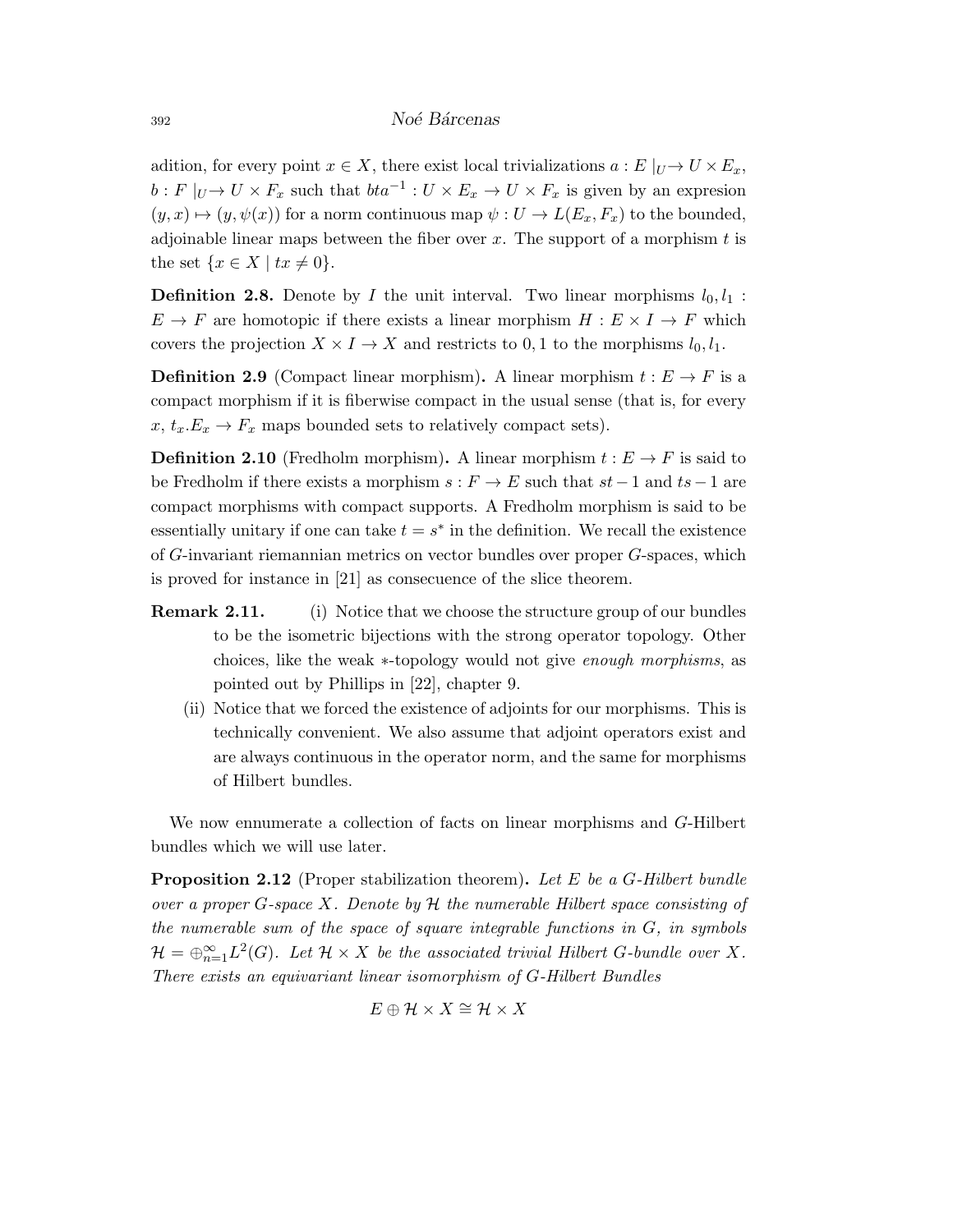*Proof.* Theorem 2.9, p. 29 of [22], Theorem 2.1.4, p. 58 of [24] in the real case. We point out that Phillips realizes this isomorphism as an adjoinable morphism between the  $G-C_0(X)$ - Hilbert modules  $\Gamma(E) \otimes_{C_0(X)} \Gamma(\mathcal{H} \times X)$  and  $\Gamma(X \times \mathcal{H}) \otimes_{C_0(X)} C_0(X)$ . The identification of such a morphism with an isomorphism of G-Hilbert bundles is consequence of lemma 1.9 in [22].

Next, we modify Phillip's definition of complex equivariant K-theory for proper actions of locally compact groups, [22] to allow real cocycles. The main reference for technical isssues concernig the passage to real K-theory is  $[24]$ .

**Definition 2.13.** The real equivariant K-theory of the proper and finite G-CW complex X  $KO(X)_G^0$  is represented by cocycles  $(E, F, l)$ , where E and F are real G-Hilbert bundles and  $l : E \to F$  is a fiberwise *linear* real Fredholm morphism. A cocycle is said to be *trivial* if l is fibrewise unitary. Two cocycles  $(E_i, F_i, l_i)_{i=0,1}$ are equivalent if there exists a trivial cocycle  $\tau$  such that  $l_0 \oplus \tau = l_1 \oplus \tau$  is homotopic to a trivial morphism.

We now enumerate two consequences of the proper stabilization theorem, which are fundamental for veryfing excision in Phillips' construction of equivariant Ktheory.

**Proposition 2.14.** Let  $i: U \rightarrow X$  be the inclusion of a G-invariant, open subset of X. Let  $(E, F, t)$  be a linear cocycle over U such that t is fibrewise bounded and has a bounded Fredholm inverse. Then, there exists a linear cocycle  $(X \times \mathcal{H}, X \times \mathcal{H}, r)$  such that the classes  $i^*(r)$  and t agree after adding a unitary linear cocycle.

*Proof.* Proposition 5.9, p. 74 in [22]. We recall that the constructed classes agree after application of the proper stabilization theorem, for the real modification, see Theorem 2.1.4 p.58 in [24] .

 $\Box$ 

**Proposition 2.15.** Let X be a proper G-CW complex and  $\varphi : E \to E$  be a Fredholm morphism defined over the space  $X \times I$ . Denote by  $\varphi_0 : E_0 \to E_0$  the restriction to  $X \times \{0\}$ . Then: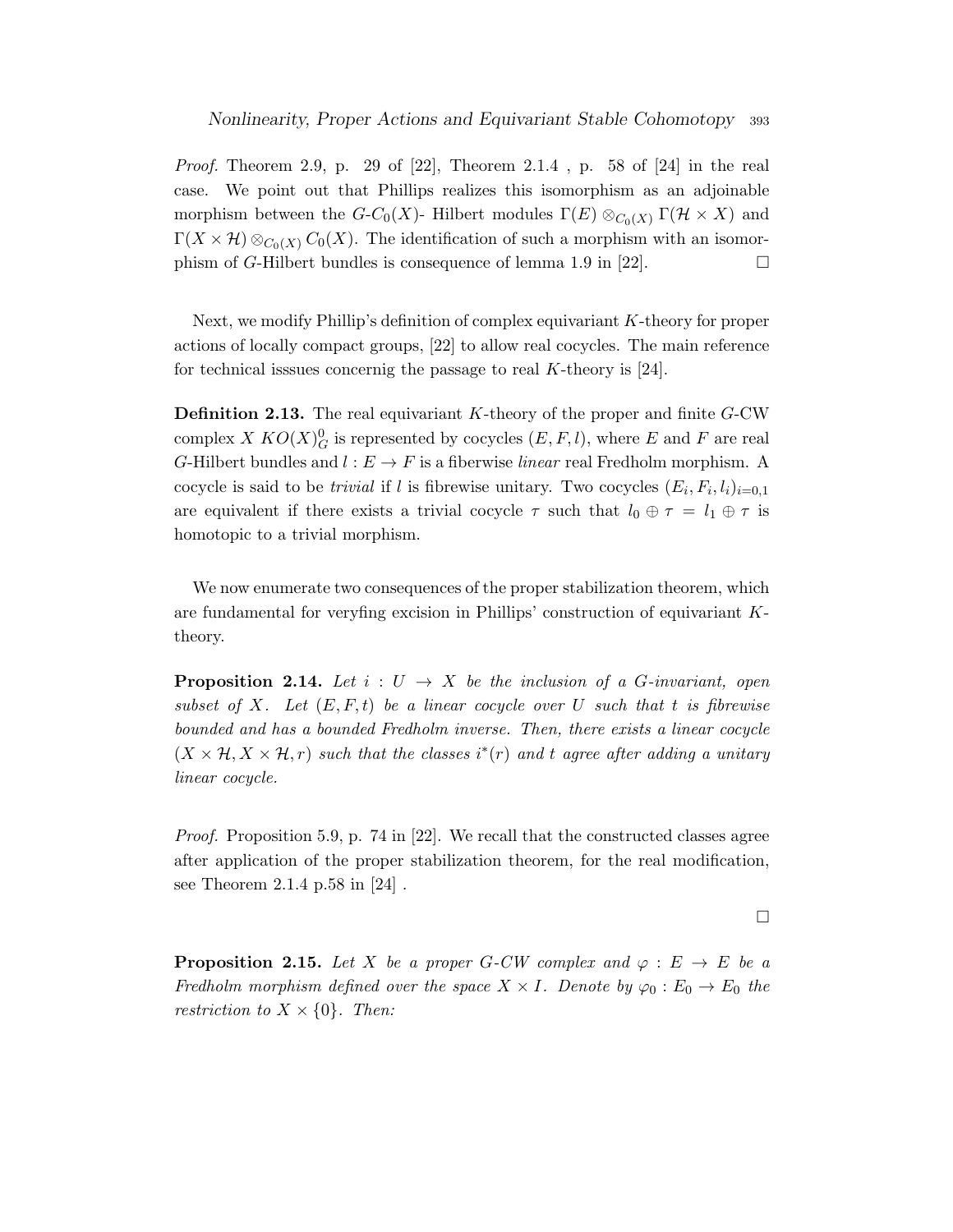- (i) There exists a unitary cocycle  $\rho$  between  $(E, E, \varphi)$  and  $(E_0, E_0, \varphi_0)$ . Moreover, the isomorphism can be taken to be unitary over a fixed, invariant subspace  $A \subset X$ .
- (ii) Let  $A \subset X$  be a G-subcomplex and  $l : F \mid_A \to E \mid_A$  be a bounded morphism. Then, there exists a linear cocycle  $(l', E, F)$ , defined over X such that  $i^*(l)$  and l are equivalent.
- (iii) Let  $A \subset X$  be a G-invariant closed subset and  $U \subset X$  an open neighborhood of which A is a deformation retract. Suppose that  $(U \times K, U \times K, l)$ is an essentially unitary cocycle over  $U$ , where  $K$  is a strong continuous unitary G-representation in a Hilbert space. Then, there exists an essentially unitary cocycle  $(X \times H, X \times H, F)$  such that  $i^*(F) = l$ .
- *Proof.* (i) As the involved bundles are locally trivial  $E$  carries the weak topology with respect to the set  $p^{-1}(X_i)$ , where  $X_i$  is an element of the  $CW$ - filtration in the basis (cfr. lemma 1.26 in [13]). Hence, the statement reduces to the case where  $(X, A) = (G/H \times D^n, G/H \times S^{n-1})$  and E has the form  $G \times \mathcal{H}$ , for a given strong- norm continuous and unitary rep- $H$ <br>resentation of the compact lie group  $H$  in a separable real Hilbert space H. Let  $\mathcal{U}_c(\mathcal{H})$  be the subspace of the H-equivariant, unitary operators u in H, for which the conjugation with an arbitrary element  $h^{-1}uh$  is a continuous operator (recall that this is a contractible space after results of Segal[1], Apendix 3 for the compact Lie case). Giving an isomorphism  $\rho$  as described above amounts to give a map  $\rho \in \text{Map}(D^n \times I, \mathcal{U}_c(\mathcal{H}))$ which is the identity on  $G/H \times S^{n-1} \times \{0\}$ . There is no obstruction for doing this because the inclusion  $G/H \times S^{n-1} \to G/H \times D^n$  is a cofibration and  $\mathcal{U}_c(\mathcal{H})$  is contractible.
	- (ii) It follows from the reduction to a cell as above and the fact that for a compact group  $H$ , the space of  $H$ -equivariant compact operators is contractible.
	- (iii) It follows from the restriction to a cell as above and the contractibility of the equivariant unitary group of a Hilbert representation for a compact group.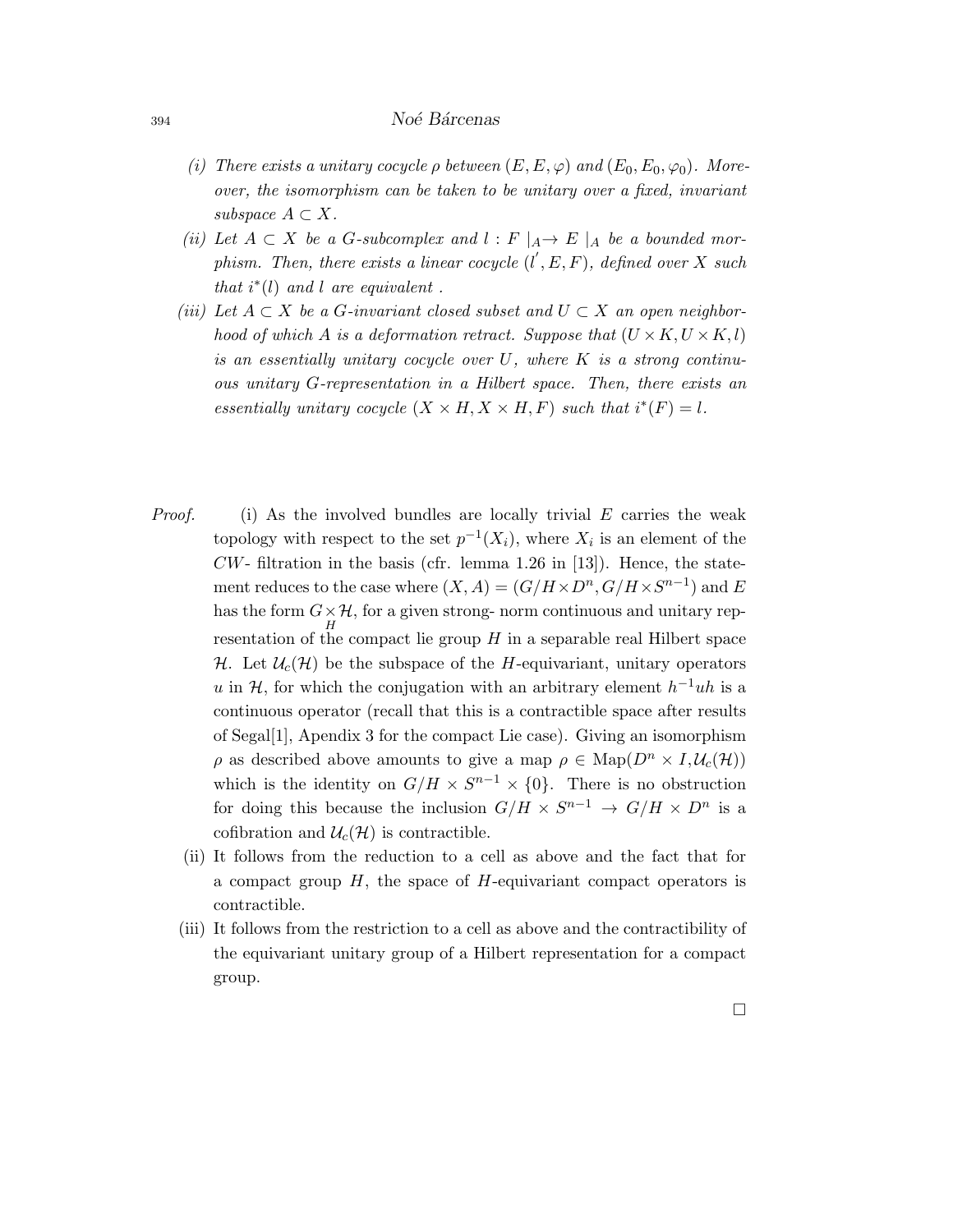#### 3. Cocycles for equivariant stable cohomotopy

The second ingredient for our construction of cocycles for stable cohomotopy are some basic notions of nonlinear functional analysis. References to this topic are the books [4] and [6]. Applications to differential equations can be found in [12], [17]. From this section on, all groups are assumed to be Lie, actions are assumed to be proper and all spaces are finite G-CW complexes.

**Definition 3.1.** Let X be a locally compact, proper G-CW complex and let G be a locally compact group.

A cocycle for the equivariant cohomotopy theory of  $X$ ,  $\Pi_G^{[l]}(X)$  is a four-tuple  $(E, F, l, c)$  where

- $E, F$  are real  $G$  Hilbert bundles over  $X$ , with a linear, real Fredholm morphism  $l : E \to F$ .
- A map  $c: E \to F$ , lifting the identity on X and possibly nonlinear on each fibre, for which there exist local trivializations  $a : E |_{U} \to U \times E_x$ ,  $b: F|_{U} \to U \times F_x$  such that  $bta^{-1}: U \times E_x \to U \times F_x$  is given by a continuous expression  $(y, x) \mapsto (y, k(x))$  consisting of possibly nonlinear, compact and continuous maps, in a way that  $l + c$  extends to a map between one-point compactification bundles.

Two cocycles  $(E, F, l, c)$  and  $(E', F', l', c')$  are equivalent if there is a linear, unitary cocycle  $(H, H^{'}, u)$  such that  $(E \oplus H, F \oplus H, l \oplus u)$  and  $(E' \oplus H^{'}, F' \oplus H^{'} l^{'} \oplus u)$ are unitary equivalent as linear cocycles, by an isomorphism which intertwines  $c$ and  $c'$ .

Two cocycles  $(E, F, l, c)$  and  $(E, F, l, c')$  are homotopic if there exists a homotopy  $H: S^E \times I \to S^F$ , covering the projection  $X \times I \to X$ , pointed over every fiber and relative to l. That means, H has the form  $l + h$  for a certain compact map  $h: S^E \times I \to S^F$  such that  $H|_{0}=l+c$ ,  $H|_{1}=l+c'$ .

The set  $\Pi_G^{[l]}(X)$  is called the G-equivariant cohomotopy of X in degree [l].

In several applications in analysis, [17], [10], cocycles have a diferent, but equivalent shape:

Remark 3.2 (The "no zeros on the boundary"-picture). Equivariant cohomotopy also can be described as four-tuples  $(E, F, t, k)$  where  $t : E \to F$  is a real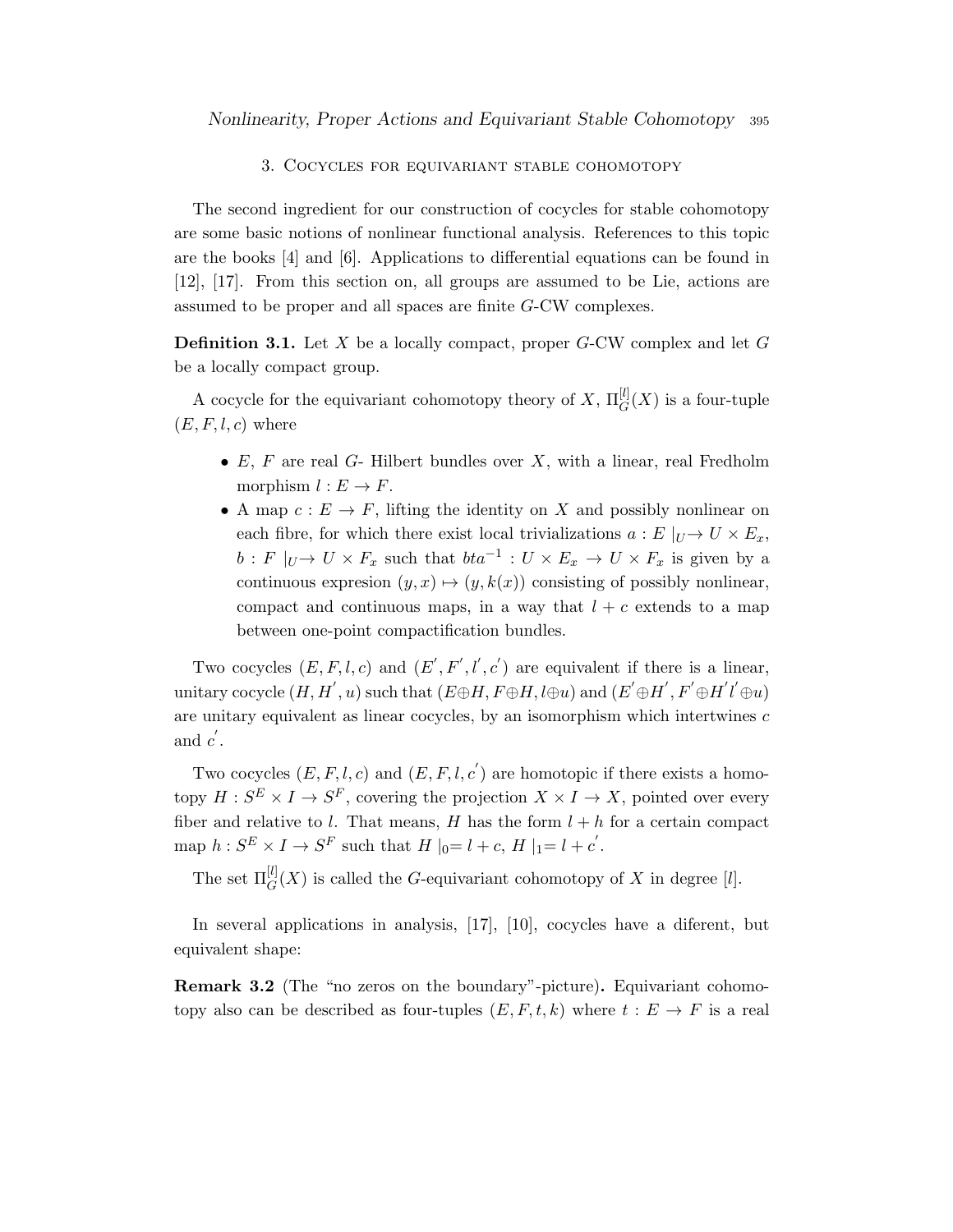Fredholm morphism between G-Hilbert bundles, with a choice of an invariant riemannian metric on  $E$ , k is a non necessary linear, compact fibrewise map defined on the unitary disk  $D(E) = \{x \in E \mid |x| \leq 1\}$  which is strongly non zero, in the sense that  $kx = 0$  has no solutions on the boundary of the unit disk  $\partial D = \{x \in E \mid |x| = 1\}$ . Cocycles are said to be equivalent if they agree after adition of a linear, unitary Fredholm morphism. The homotopy condition is defined with homotopies which not only are assumed to be compact, but also strongly non-zero and relative to  $l$ , that is, a homotopy is a map of the form  $l + h$ , where h is a compact map defined on  $DE \times I$ , for which for any t, the corresponding map has no zeros on the boundary  $\partial D(E)$ .

The coincidence of both approaches in the case  $X = \{\bullet\}$  with an action of a compact lie group, as for example in [17] follows from the fact that a strongly nonzero compact perturbation gives a map of pairs  $(D(E), \partial D(E)) \rightarrow (E, E - \{0\}),$ which are equivalent via excision and homotopy equivalence to maps  $(S^{E}, \infty) \rightarrow$  $(S^{E}, \infty)$ , via the intermediary pairs  $(S^{E}, S^{E} - \text{Int}D(E))$  and  $(S^{E}, E - \{0\})$ , respectively.

The main difference between our definition an the classical one is the fact that our theory is graded by the group  $KO(X)_{G}^0$ , instead of the representation ring.  $KO(X)_G^0$ -theoretical graded invariants play a role in [19], [3] and [23].

#### 4. Examples of Cocycles for equivariant cohomotopy

I this section we will give some of the most common examples of cocycles in equivariant cohomotopy from the analytical viewpoint. The first four of them are obtained by modifying classical constructions. The last example generalizes an invariant due to Stefan Bauer and Mikio Furuta in Gauge Theory and is not indispensable for the rest of the paper.

Example 4.1 (Collapse map related to the Thom-Pontrjagyn Construction). Let M be a framed, orientable k-dimensional manifold with an embedding  $M \to U \subset$  $\mathbb{R}^{n+k}$ , where U is a tubular neighborhood. By collapsing the complement of U to infinity, and choosing an homeomorphism of the tubular neighborhood and using the framing to project onto  $S^{\mathbb{R}^n}$  one constructs a proper map  $c: S^{\mathbb{R}^{n+k}} \to S^{\mathbb{R}^n}$ . The cocycle  $(\mathbb{R}^{n+k}, \mathbb{R}^n, 0, c)$  represents an element in  $\Pi_{\{1\}}^k(\{\ast\})$  in our sense.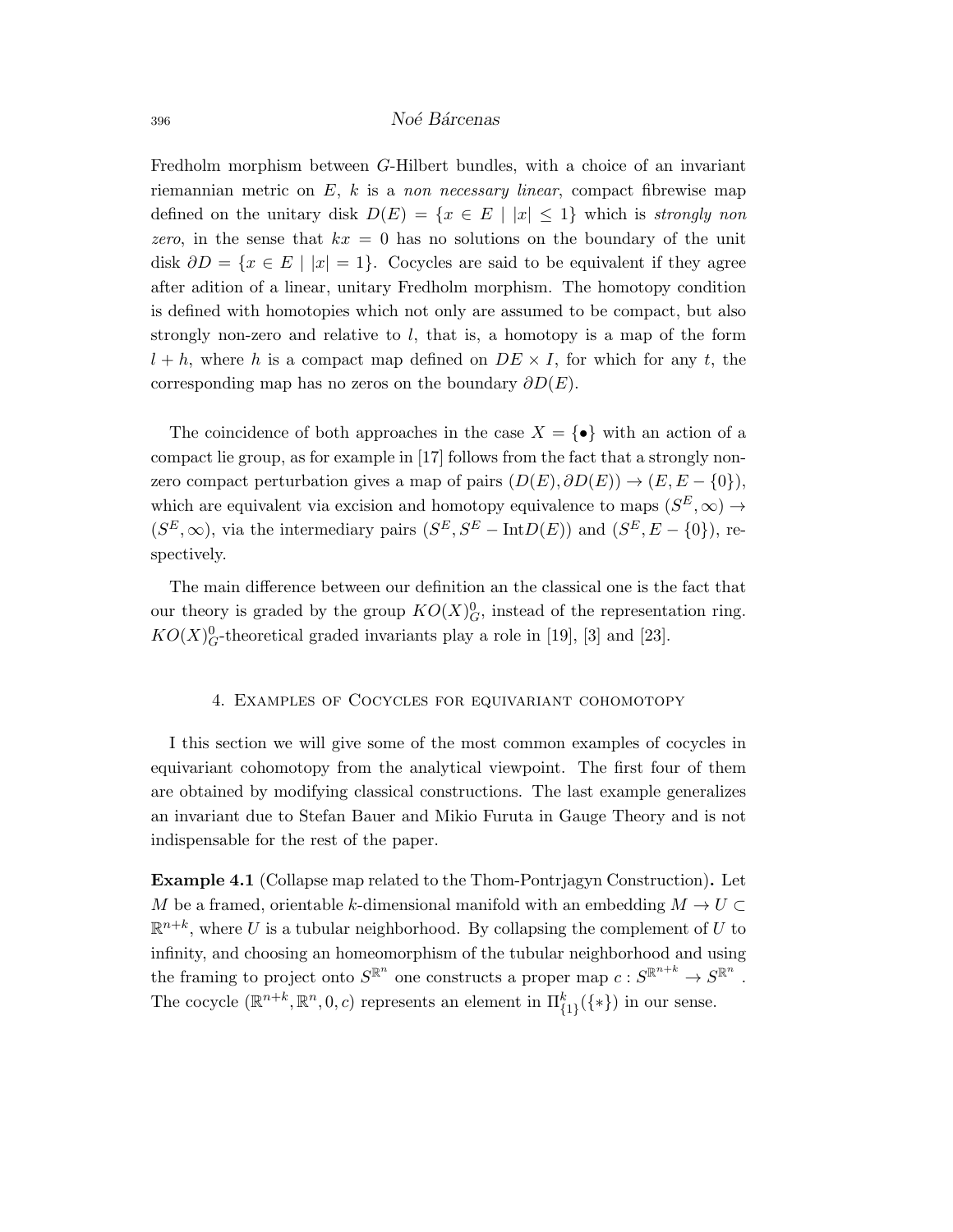Example 4.2 (G-Euclidean Neighborhood Retracts). Slightly more general, consider a compact lie group  $G$ , and an *equivariant euclidean neighborhood retract*, that is, a compactly generated space X with an embedding  $X \to V$  into some finite dimensional representation of G, and a retraction  $r: U \to X$  of some open invariant subset  $U \subset V$ . In an analogous situation to the manifold case, Tom Dieck [28], p.188 constructs a collapse map, called the Lefschetz-Dold index

$$
I_G(X) : S^V \to S^V
$$

The element  $(V, V, 0, I_G(X) |_V) \in \Pi_G^0({\{*\}})$  represents a cocycle.

**Example 4.3** (Parametrized Fixed Point Situations). Let  $B$  be a metric space with an action of a compact lie group G. An euclidean neighborhood retract over B is an equivariant, locally trivial fibration  $p : E \to B$  endowed with a fiberwise embedding into a trivial bundle  $E \to V \times B$ . A parametrized fixed point situation is a diagram of the form



where  $f$  is a compactly fixed map, in the sense that the restriction of  $p$  to the fixed point set  $Fix(f) = \{(e, y) \in V \mid f(e, y) = (e, 0)\}\$ is a proper map onto B.

Under these hypotheses there exists a G-invariant neighborhood N of  $Fix(f)$ which is relatively compact and contained in U, as well as a positive number  $\epsilon$  such that  $|proj_V(fx)-proj_Vx| \ge \epsilon$  for all  $x \in \overline{N}-N$  for some G-invariant metric in V. There exists a map  $c: U \to S^U$  which maps the open ball of radius  $\epsilon$  and centre 0 homeomorphically into U. Consider the map  $k(x) = (c(\text{proj}_V x) - \text{proj}_V f(x), x)$ defined on U, which is proper. The element  $(B \times V, B \times V, 0, k)$  represents a cocycle in  $\Pi^0_G(B)$ .

Parametrized equivariant fixed point theory was developed in detail in [30] in the context of actions of compact lie groups, generalizing the foundational work of Dold [7].

**Example 4.4** (Nonlinear Elliptic Operators with Symmetry). Let  $\Omega \subset V$  be a G-invariant, relatively compact, open domain with smooth boundary inside some real representation V of the compact lie group  $G$ . Consider the Hölder spaces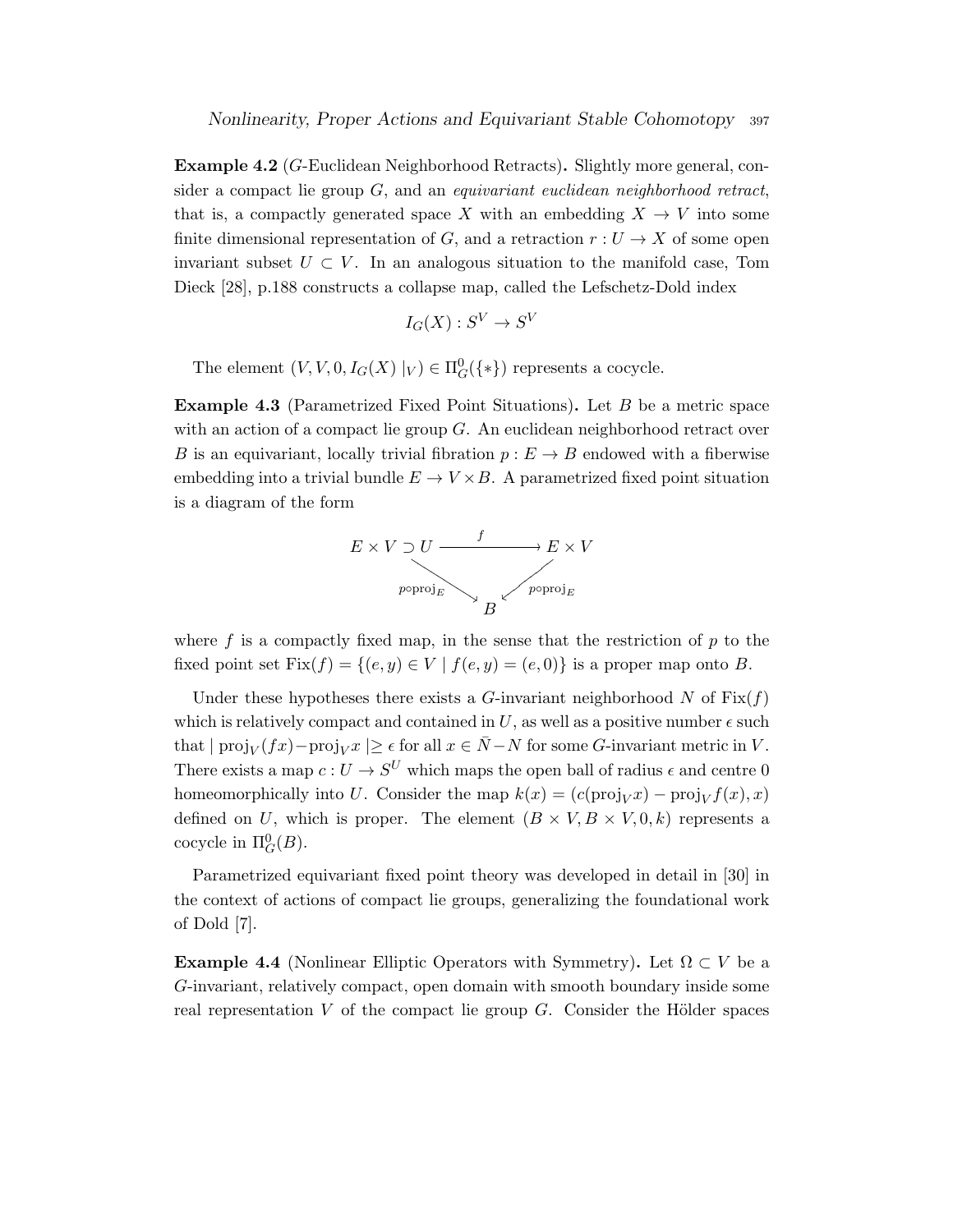$C^{k+\mu}(\bar{\Omega}, V) = C^k(\bar{\Omega}, \mathbb{R}) \otimes V$  for  $\mu \in (0, 1)$  and an elliptic linear operator of order m:

$$
P = \sum_{|\alpha| \le m} A_{\alpha}(X) D^{\alpha}
$$

where the matrix-valued functions  $A_{\alpha} : \overline{\Omega} \to Hom_{\mathbb{R}}(V, V)$  are G-equivariant. Given a set of well-posed, G-equivariant boundary conditions B, and any  $\mu \in$  $(0, 1)$  Marzantowicz [17] constructs a G-equivariant, Fredholm operator between Banach spaces

$$
P: C_{P,B}^{k+m+\mu}(V) = \{ x \in C^{k+m+\mu}(\bar{\Omega}, V) \mid B(x) = 0 \} \to C^{k+\mu}(\bar{\Omega}, V)
$$

defined in a subspace  $C_{P,B}^{k+m+\mu}(V)$  of the Hölder space satisfying the boundary conditions.

In an analogous situation, considering the elliptic operator in the Hilbert space  $H^{s,2}(\Omega,\mathbb{R})$  of all functions having formal derivatives in  $L^2$  up to a certain order s gives a G-Hilbert space  $H^{s,2}(\bar{\Omega}, V) = H^s(\bar{\Omega}, \mathbb{R}) \otimes V$ , as well as a Fredholm operator defined on the space where the boundary conditions  $B$  are satisfied, which we also denote by  $P_B: H_B^{s+m,2}$  $B^{s+m,2}(\bar{\Omega}, V) \to H^{s,2}_B$  ${}^{s,2}_B(\bar\Omega,V)$ 

For any strongly nonzero, nonlinear equivariant function defined on the radius one disk  $\Phi: D_1(H_B^{s+m})$  $B^{s+m}(\bar{\Omega}), \, \rightarrow H^s(\bar{\Omega}, V),$  the cocycle

$$
(H^{s+m}_B(\bar\Omega,V),H^s(\bar\Omega,V),P_B,\Phi)
$$

represents an element in the "no-zeros on the boundary"-picture of

$$
\Pi^{\ker(\mathbf{P}_\mathbf{B})-\operatorname{coker}(\mathbf{P}_\mathbf{B})}_{G}(\{\ast\})
$$

See [17], definition 1.2 for the definition of an explicit isomorphism (the equivariant Leray-Schauder degree) of an specific kind of these objects to the equivariant stems of a compact Lie group. This is the equivariant version of the main result of the foundational work of Albert Schwarz, [25]. See also [12] for applications of related constructions to Hopf bifurcation problems.

We illustrate now an example where our constructions in terms of perturbation of Fredholm morphisms appear in a natural way. This approach was used by Stefan Bauer [3] and Mikio Furuta, see also [19] and [26].

We recall briefly that in the context of smooth, riemannian, oriented 4-dimensional manifolds, the existence of a  $Spin<sup>c</sup>(4)$ -structure is always guaranteed. This amounts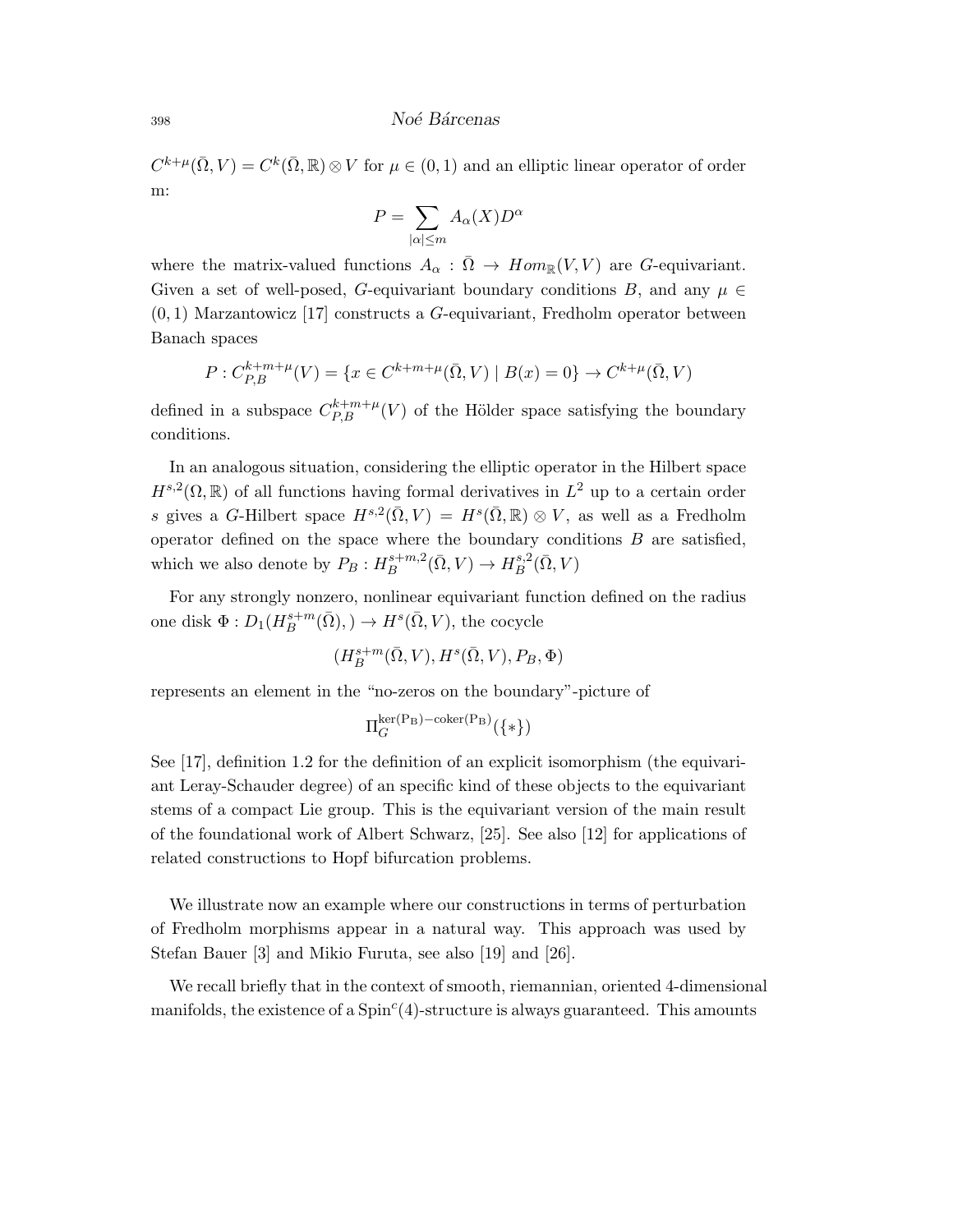to a map from a Spin<sup>c</sup>(4) principal bundle Q together with a bundle map  $Q \to P$ to the frame bundle of the tangential bundle. The identification of the group Spin<sup>c</sup>(4) with the sugroup  $\{u_+, u_- \mid u_-, u_+ \in U(2), det(u_+) = det(u_-)\}\$ allows to define positive, respectively, negative spinor bundles  $S^+, S^- = Q \times$  $\rho^{+,-}$  $\mathbb{C}^2$ , where  $\rho_{+,-}: Spin^c \to U(2)$  are the respective projections. Using quaternionic multiplication, it is posible to furnish  $S := S^+ \oplus S^-$  with the structure of a module over the Clifford algebra of the cotangential bundle  $T^*(X) \times S^{+,-} \to S^{-,+}$ . Clifford identities give a linear map  $\rho : \Lambda^2 \to \text{End}_C(S^+)$  whose kernel is the bundle of anti-selfdual 2-forms and whose image is the bundle of trace free skew hermitian endomorphisms. For any spin<sup>c</sup>-connection  $A$ , define the associated Dirac operator D as the composition  $\Gamma(S^+)$   $\to \overline{\nabla_{A+a}} \Gamma(S^+) \otimes \Lambda^1(T^*M) \stackrel{\gamma}{\to} \Gamma(S^-)$ , where  $\gamma$ denotes Clifford multiplication.

The monopole map  $\tilde{\mu}$  is defined for four-tuples  $(A, \phi, a, f)$  of a Spin<sup>c</sup> connection A, a positive spinor  $\phi$ , a 1-form a and a locally constant function f on M as

$$
\mu : \text{Conn} \times \Gamma(S^+) \oplus \Omega^1(M) \oplus H^0(M) \to
$$
  

$$
\text{Conn} \times \Gamma(S^-) \oplus \Omega^+(M) \oplus \Omega^0(M) \oplus H^1(M)
$$

$$
(A,\phi,a,f)\mapsto (A,D_{A+a}\phi,F_{A+a}^+-\sigma(\phi),d^*(a)+f,a_{\rm harm})
$$

where  $\sigma$  is the trace free endomorphism  $(-i)(\phi \otimes \phi^*) - \frac{1}{2}$  $\frac{1}{2} \mid \phi \mid^2$  id, and  $F^+$ denotes the self-dual part of the curvature. Given a point in  $M$ , the based gauge group  $\mathcal{G}_x$  is the kernel of the evaluation map at x. map $(X, S^1) \to S^1$ . The subspace  $A + ker(d)$  is invariant under the free action of the based gauge group. The quotient is isomorphic to the *Picard torus*,  $\mathfrak{Pic}(X) = H^1(X, \mathbb{R})/H^1(X, \mathbb{Z})$ . Let  $\mathcal A$  and  $\mathcal B$  be the quotients

$$
a + \ker d \times \Gamma(S^+) \oplus \Omega^1(X) \oplus H^0(X, \mathbb{R})/G_x
$$

respectively

$$
a + \ker d \times \Gamma(S^{-}) \oplus \Omega^{+}(X) \oplus \Omega^{0}(X, \mathbb{R}) \oplus H^{1}(X, \mathbb{R})/G_{x}
$$

the quotient map  $\mu : \tilde{\mu}/G_x : \mathcal{A} \to \mathcal{B}$  has by definition a presentation as a fibrewise compact perturbation of a Fredholm operator. It is proper after a result of Bauer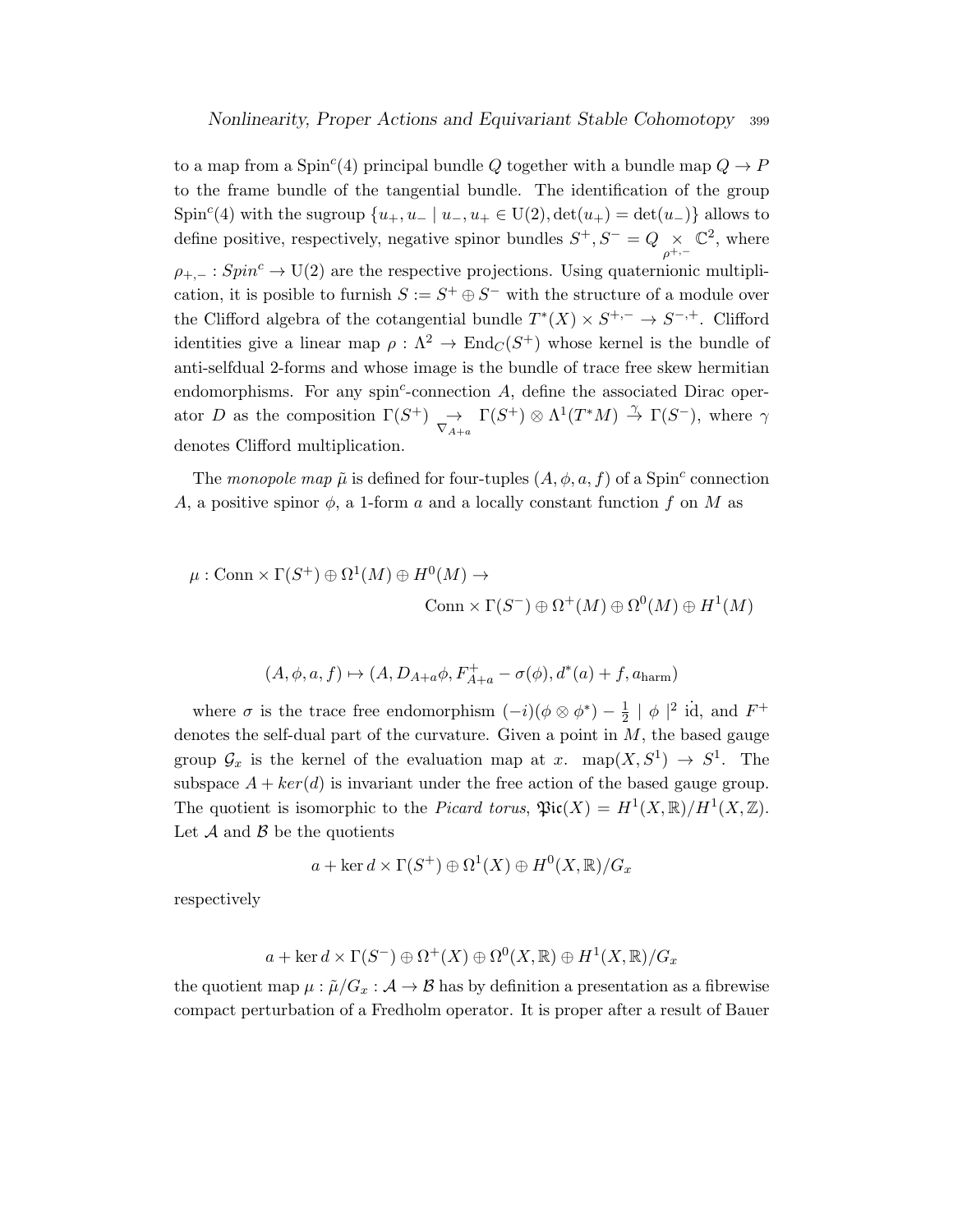and Furuta,  $[3]$ , which essentially uses estimates determined by the Weitzenböck formula. This gives rise to a cocycle.  $\mathcal{A}, \mathcal{B}, D_A + d + d^*, c = F_A^+ + a \cdot \phi + \sigma(\phi)$ , where  $\sigma$  is the selfdual trace free endomorphism  $\phi \mapsto (-i\phi \otimes \phi^* - \frac{1}{2}$  $\frac{1}{2} | \phi |$ .

**Example 4.5.** Suppose G is a (possibly noncompact) Lie group acting properly and cocompactly on the smooth  $Spin<sup>c</sup>$ -manifold M. assume furthermore, that the group preserves the orientation and by means of isomorphisms of complex  $Spin<sup>c</sup>$  structures, and respecting the  $Spin<sup>c</sup>$ -connection. As the action is proper, it can be assumed that G preserves the metric. Let  $\mathbb G$  be the group of pairs  $(\varphi, u)$ , where  $\varphi$  is a G-equivariant diffeomorphism which preserves both the metric and the orientation and  $u : f^*(\sigma_M) \to \sigma_M$  is an isomorphism of the Spin<sup>c</sup> principal bundle. In particular, this gives a description of  $\mathbb G$  in the middle of the following exact sequence

$$
1\to S^1\to \mathbb{G}\to G\to 1
$$

In this situation, the class of  $\mu$  is denoted by

$$
m_{\mathbb{G}}(X, \sigma_X) \in \Pi_G^{\mathrm{ind}(\lambda)}(\mathfrak{Pic}(X))
$$

and we call it the generalized Bauer-Furuta invariant. The restriction map

$$
\textnormal{res}^{S^1}_{\mathbb{G}}:\Pi^{ \textnormal{ind}(l)}_{\mathbb{G}}(\mathfrak{Pic}(X)) \rightarrow \Pi^{ \textnormal{ind}(l)}_{S^1}(\mathfrak{Pic}(X)) \cong \Pi^{ \textnormal{ind}(l)}_{S^1}(\mathfrak{Pic}(X))
$$

which will be constructed in the following section maps  $m_{\mathbb{G}}$  to the  $S^1$ -equivariant cohomotopical Bauer-Furuta invariant defined in [3].

## 5. Cohomological Properties of Equivariant Cohomotopy for proper actions

We describe now an additive structure in equivariant cohomotopy theory.

Let  $(E_0, F_0, l_0, c_0)$  and  $(E_1, F_1, l_1, c_1)$  be cocycles in the equivariant cohomotopy theory of a given degree  $[l]$ .

Let us suppose without loss of generality that we have representatives of the form  $(E_0, F_0, l, c_0)$  and  $(E_0, F_0, l, c_1)$ .

Let  $X \times \mathbb{R} \to X \times \mathbb{R}$  be the trivial bundle and. Denote by  $S^{\mathbb{R}}$  the one point compactification bundle. Define the pinching map  $\nabla : S^{\mathbb{R}} \to S^{\mathbb{R}} \vee S^{\mathbb{R}} \approx$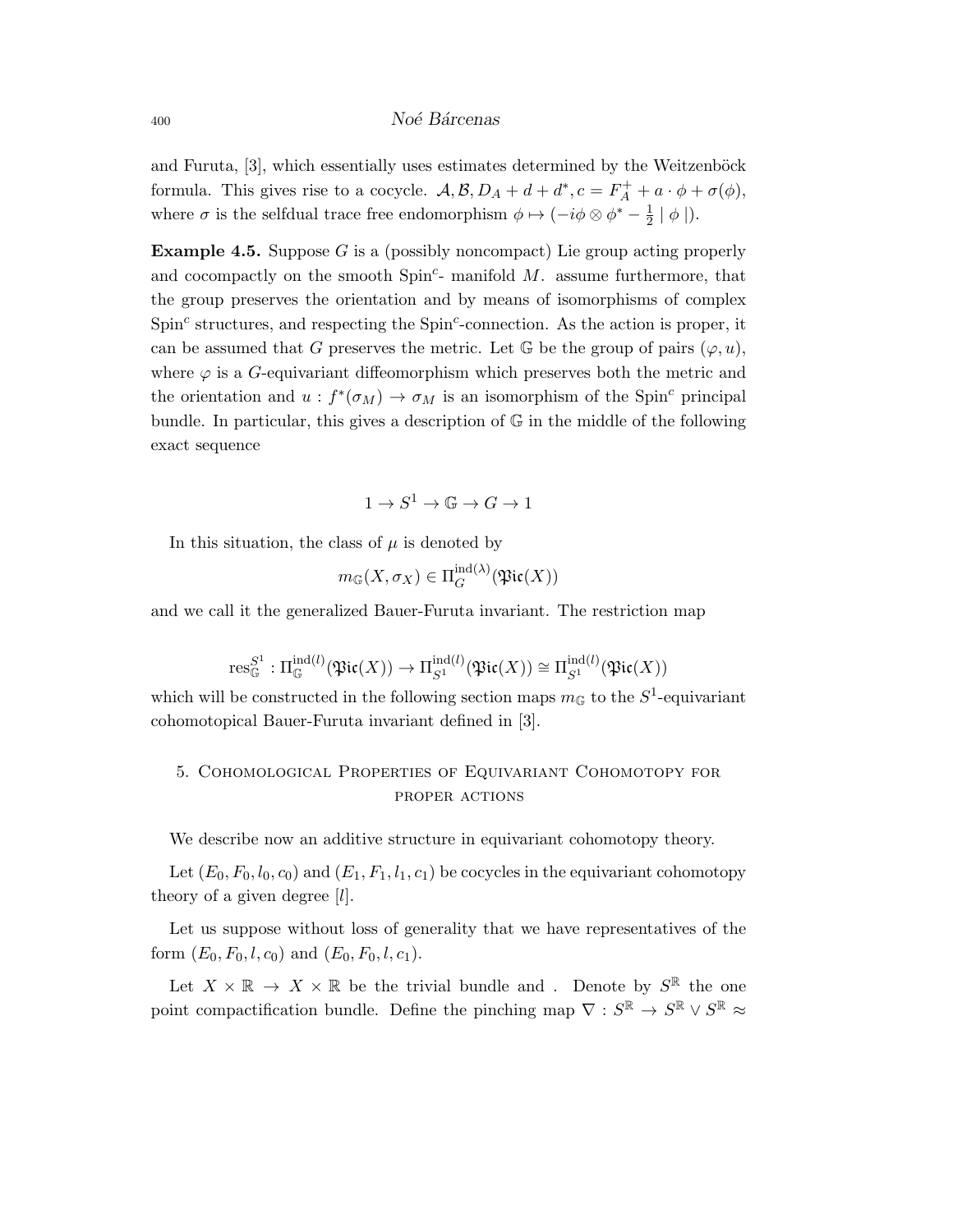$(S^{\infty},0) \vee (S^{-\infty},0)$  $\nabla(x) =$  $\sqrt{ }$  $\int$  $\overline{\mathcal{L}}$  $ln(-x)$   $(x \in -\infty, -1]$  $-ln(-x) x \in (-1,0]$  $\infty x = 0$  $ln(x) x \in (0,1]$  $-ln(x)$   $x \in (1,\infty)$  $-∞ x = ∞$ 

The sum of two cocycles is represented by the cocycle  $(E_0 \oplus \mathbb{R}, F_0 \oplus \mathbb{R}, l \oplus id, c)$ , where  $l \oplus id + c : S^{E_0 \oplus \mathbb{R}} \to S^{F_0 \oplus \mathbb{R}}$  is given as the composition

$$
S^{E_0}\wedge_X S^{\mathbb{R}} \overset{{\rm id} \wedge_X \nabla} {\to} S^{E_0}\wedge_X S^{\mathbb{R}} \vee_X S^{\mathbb{R}} \overset{\approx}{\to} \\ S^{E_0\oplus \mathbb{R}} \vee_X S^{E_0\oplus \mathbb{R}} \overset{(l\oplus {\rm id} + c_0) \wedge_X (l\oplus {\rm id} + c_1)} {\to} S^{F_0\oplus \mathbb{R}}
$$

The zero element is represented by a cocycle  $(E, F, l, c)$  such that  $l + c$  extends to a map sending constantly  $S<sup>E</sup>$  to the point at infinity.

The inverse of an element  $(E, F, l, c)$  is represented by the element  $(E \oplus \mathbb{R}, F \oplus$  $\mathbb{R}, l \oplus id, c \oplus -id$ . We have the following result:

Proposition 5.1. The operations described above define an abelian group structure in equivariant cohomotopy.

There is a relative version for pairs  $(X, A)$  of proper G-CW complexes. An element in  $\Pi_G^{[l]}(X,A)$  is represented by a compact perturbation of a fibrewise perturbation of a Fredholm morphism  $l + c : E \rightarrow F$ , which extends to the one-point compactification bundles being constant over the subspace  $A$ , with the value at infinity. Notice that this is consistent with the usual identification of X with the pair  $(X, \emptyset)$ .

We construct a multiplicative structure on the equivariant cohomotopy theory:

$$
\cup: \Pi_G^{[l_1]}(X, A_1) \times \Pi_G^{[1_2]}(X, A_2) \to \Pi_G^{[l_1+l_2]}(X, A_1 \cup A_2)
$$

Consider for this representing elements  $u_i = l_i + c_i \in \Pi_G^{[l_i]}$  $G^{[i_i]}(X, A_i)$  for  $i \in \{1, 2\},\$ where  $c_i$  is a compact map accepting fibrewise an extension to the one-point compactification, constant over  $A_i$  with the value at infinity.  $u_1 \cup u_2$  is the cocycle defined as  $(E_1 \oplus E_2, \varphi_1 \oplus \varphi_2, C)$  where the map C is such that C :  $(e_1, e_2) \mapsto (c_1(e_1), c_2(e_2))$ . Notice that this map allows an extension to the onepoint compactification.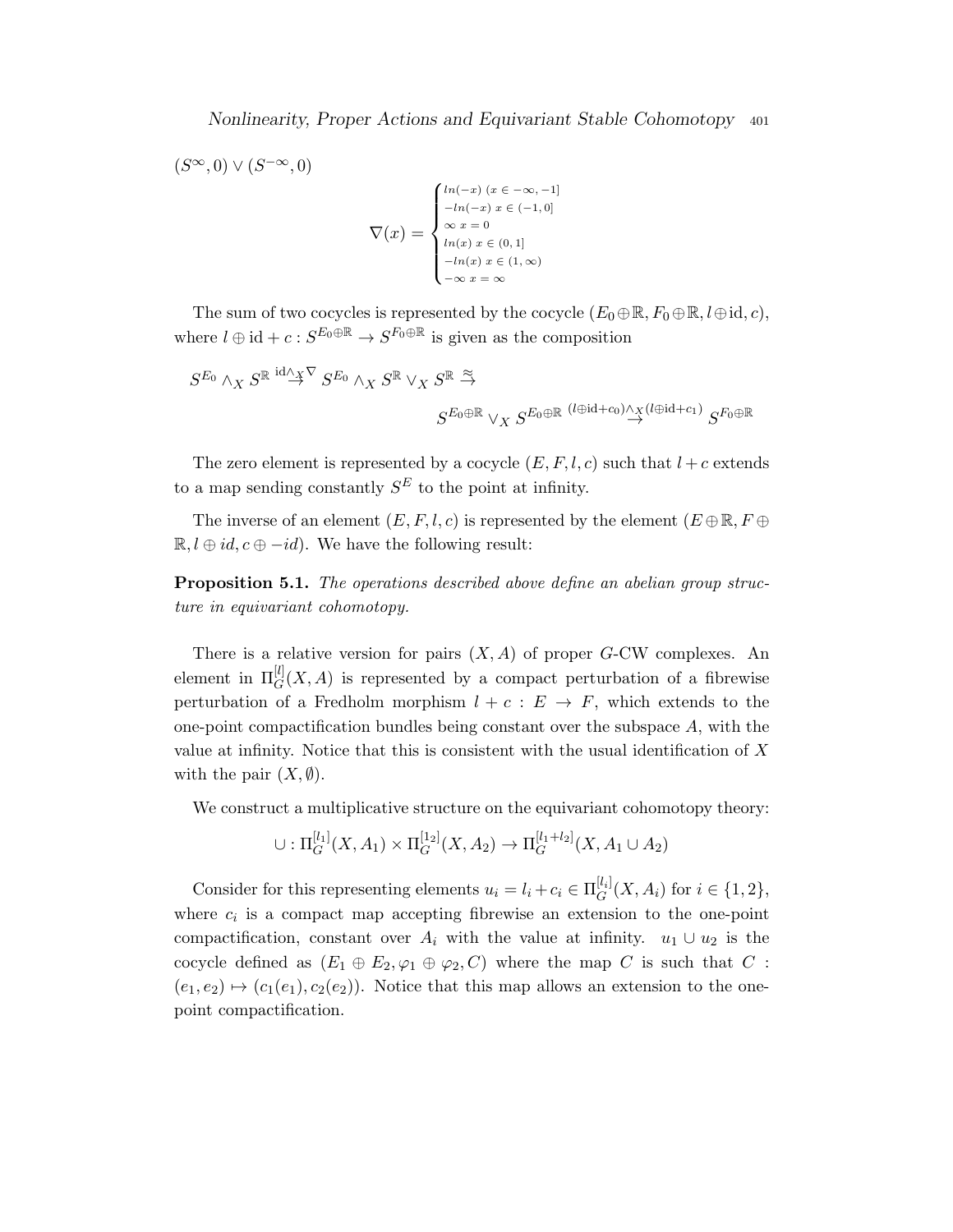We investigate now the cohomological behaviour of equivariant cohomotopy:

**Proposition 5.2** (Functoriality). Let  $f : (X, A) \rightarrow (Y, B)$  be a G-map between finite G-CW complexes. Then f induces a group homomorphism

$$
\Pi_G^{[l]}(Y,B)\rightarrow \Pi_G^{f^*[l]}(X,A)
$$

*Proof.* Follows from the naturality of the pullback construction for Hilbert bundles, Fredholm morphisms and compact perturbations.

**Proposition 5.3.** Let  $(X, A)$  be a proper G-CW pair. There exists a natural sequence

$$
\Pi_G^{[l]}(X, A) \xrightarrow{\rho^*} \Pi_G^{[l]}(X) \xrightarrow{i^*} \Pi_G^{[l]}(A)
$$

which is exact in the middle, where  $\rho$  and i denote the inclusion of A into X and X into  $(X, A)$ , respectively.

*Proof.* That  $i^* \circ \rho^* = 0$  is clear form the definitions. Let now  $l + c : E \to F$  be a cocycle for which  $i^*([l + c])$  is compactly homotopic to the trivial morphism over A.

In view of proposition 2.12, we can choose a representative (which we denote by the same symbols) for which both  $E$  and  $F$  are the trivial  $G$ -Hilbert bundle  $\mathcal{H} \times X \to X$  and the extension to one point compactification bundles is constant over A with value  $\infty$ . Using proposition 2.14, we can assume up to equivalence that the perturbation of the Fredholm morphism extends to a map  $\tilde{l}$  defined between bundles defined over all points of X.

Suppose that there is a homotopy  $h_t : i^*S^E \times I \to i^*S^F$  defined over A which begins with  $i^*[l+c]$  and ends with a map  $l+c$  which sends  $S^E$  to the base point at infinity. As  $X - A$  is built up out of a finite number of equivariant cells, one can argue inductively to extend h to a map  $H: S^E \to S^F$ , defined on all X such that  $h \mid_{A \times I} = h$ . H determines a homotopy between certain element  $\rho^*(\tilde{l} + \tilde{c})$ defined over  $X$  and  $l + c$ .

 $\Box$ 

**Proposition 5.4.** Let  $(X, B)$  be a proper, finite G-CW pair obtained as the pushout with respect to the cellular map  $(f, F) : (X_0, A) \to (X, B)$  as in the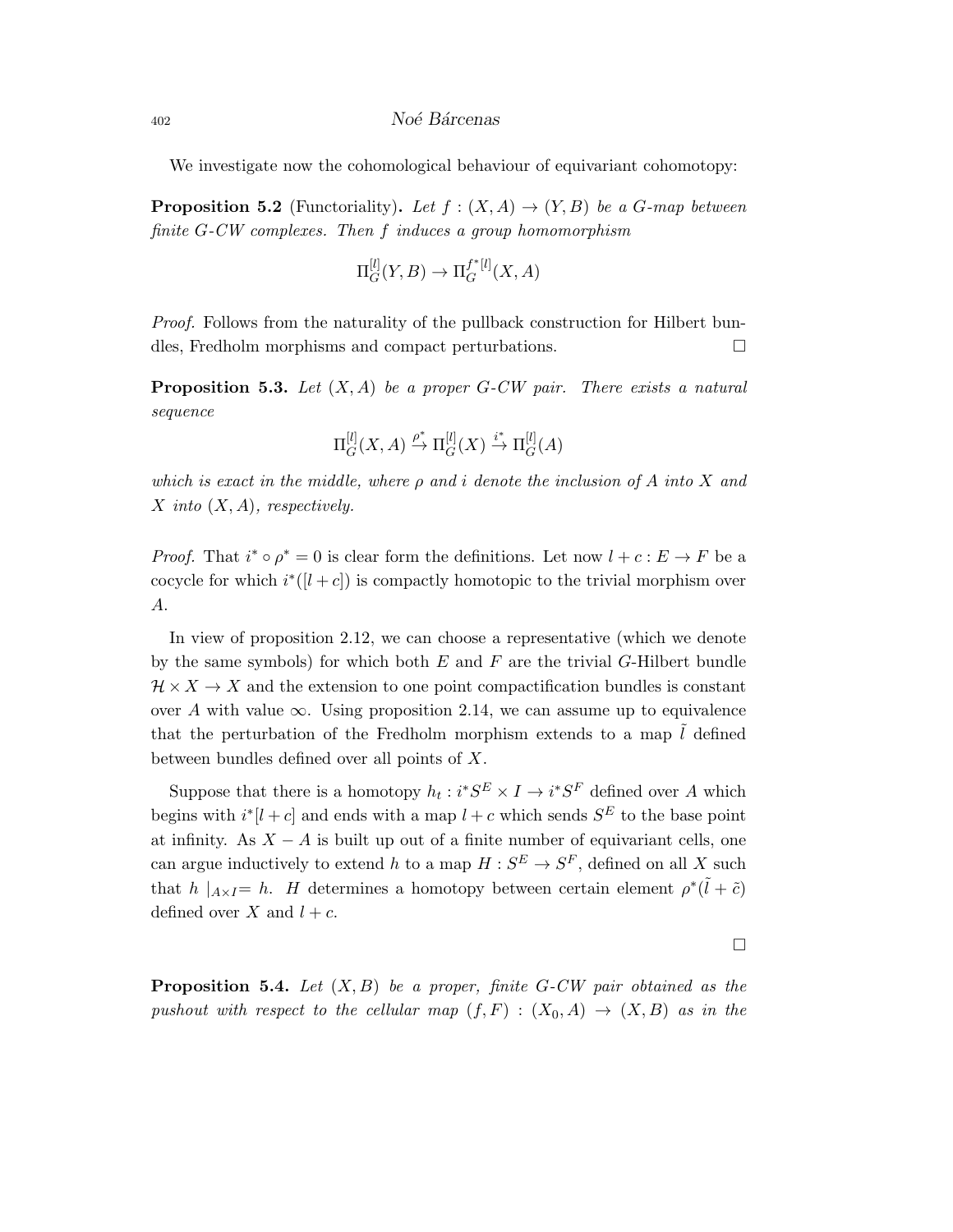following diagram:



then the map  $(f, F)^* : \Pi_G^{[l]}(X, B) \to \Pi_G^{[l]}$  $G^{[t]}(X_0, A)$  induces a natural isomorphism.

*Proof.* Let  $(E, F, l, c) \in \Pi_G^{[l]}$  $G^{[t]}(X_0, A)$ . Due to propositon 2.14, it is possible to assume that there exists a linear morphism  $\tilde{l}: E \oplus E' \to F \oplus E'$  defined over X such that  $F^*(\tilde{l})$  and li differ by addition of an unitary cocycle. As  $c \mid_A = \infty$ , it is posible to extend c to a map  $\tilde{c}$  defined on X, which extends to one point compactification bundles for which  $\tilde{l} + \tilde{c} \mid_B = \infty$ . Then  $(F^*, f^*) : \Pi^*_{G}(X, B) \to$  $\Pi^*_{G}(X_0, A)$  sends  $\tilde{l}+\tilde{c}$  to  $l+c$ . This proves surjectivity. To prove injectivity, recall that if  $l + h_t : E \times I \to E$  is a nullhomotopy starting with the extension to one point compactification bundles of  $(F^*, f^*)(l + c)$ , ending with the constant  $\infty$ . As before, as c is constant over B and  $(F^*, f^*)(c)$  is trivial over A, it is possible to extend the map  $h_t$  to a homotopy  $\tilde{h}_t$  defined over X which is trivial over B and which begins with  $l + c$ , and ends with a constant map. This shows that the map is injective.  $\Box$ 

**Proposition 5.5** (Homotopy invariance). Let  $f_0, f_1 : (X, A) \to (Y, B)$  be two Gmaps of pairs of proper G-CW complexes. If they are homotopic, then  $\Pi_G^{[l]}$  $G^{[l]}(f_1) =$  $\Pi^{[l]}_G$  $G^{(t)}(f_2).$ 

Proof. In view of the naturality of the construction, this amounts to prove that  $\Pi^{[l]}_G$  $G_G^{[t]}(h) = \text{id}$  for the map  $h : (X, A) \times I \to (X, A) \times I$  given by  $(x, t) \mapsto (x, 0)$ . Let  $(E, F, l, c)$  be a cocycle representing an element in  $\Pi_G^{[l]}(X, A \times I)$ . In the notation of proposition 2.15, there exist unitary morphisms  $u : E \to h^*(E)$ ,  $v : F \to h^*(F)$ covering the identity  $X \times I \to X \times I$  such that the restrictions to  $E_0$ ,  $F_0$  are the respective identities. Note that the composition  $f = h^*(E) \stackrel{u^{-1}}{\rightarrow} E \stackrel{l+c}{\rightarrow} F \stackrel{v^{-1}}{\rightarrow} h^*(F)$ is homotopic to  $h^*(l+c)$  relative to  $h^*(l)$ . After checking out the conditions for the definition of  $\Pi_G^{[l]}(X)$ , one has that the equivalence classes  $\Pi_G^{[l]}(h)(l+c)$  $[f] = [l + c]$  agree.

**Definition 5.6.** Let  $l : E \to F$  be a fixed representative of a class in  $KO(X)_0^G$ . The group  $\Pi_G^{[l+1]}(X)$  is defined to be the group of equivalence classes represented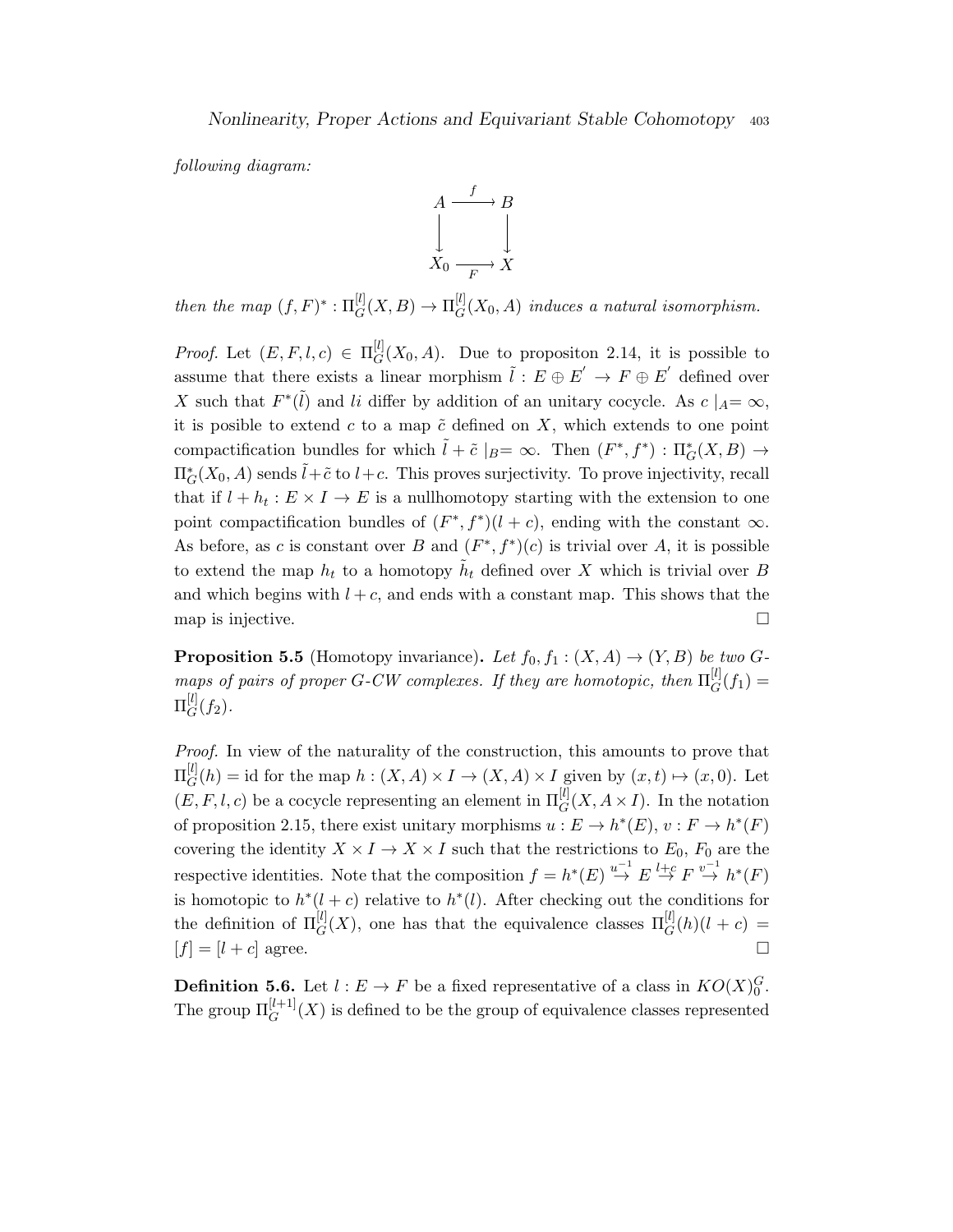by cocycles defined over X, which admit a representation by a cocycle ( $E \oplus$  $\mathbb{R}, E, l \circ \text{proj}_E, c$ , where  $\text{proj}_E$  denotes the projection onto the subspace E.

We construct a suspension isomorphism

$$
\sigma_{[l]}^{X,A} : \Pi_G^{[l]}(X,A) \to \Pi_G^{[l]+1}((X,A) \times (I,\{0,1\}))
$$

Given  $l+c: E \to F \in \Pi_G^{[l]}$  $G^{[l]}(X, A)$ , form the bundle  $E' = E \oplus \mathbb{R}$ , denote by p the projection  $E \oplus \mathbb{R} \to E$  and define the map  $\sigma_{[l]}(l+c) : E' \times I \to E' \times I$  defined as  $(e, t) \mapsto pol + (\log(t) - (\log(-t)))(c(p(v))$ . By this means, we obtain a cocycle  $(E \oplus E)$  $\mathbb{R}, E, p \circ l, C$  which extends to the fibrewise one-point compactifications, beeing trivial on the required subspace. Given an element  $l+c \in \Pi_G^{[l+1]}$  $G^{[t+1]}((X,A)\times I,\{0,1\}),$ consider a unitary, fibrewise linear cocycle  $u : E \to E_0 \times I$   $v : F \to F_0$  covering the identity  $X \times I \to X \times I$ , which restricted over the subspace  $A \times I \cup X \times \{0, 1\}$ is the identity map. The map constructed as  $E_0 \times I \stackrel{u^{-1}}{\to} E \stackrel{\varphi+c}{\to} F \stackrel{v}{\to} F_0 \times I$ determines an inverse for  $\sigma_{[l]}^{(X,A)}$  $\frac{(\Lambda,A)}{[l]}$  .

A coboundary map is defined as the composition

$$
\begin{CD} \Pi_G^{[l]}(A) \stackrel{\sigma_G^n(A)}{\longrightarrow} \Pi_G^{[l+1]}(A \times I, A \times \{0, 1\}) \\ \stackrel{\Pi_G^{[l+1]}(i_1)^{-1}}{\longrightarrow} \Pi_G^{[l+1]}(X \cup_{A \times \{0\}} A \times I, X \coprod A \times \{1\}) \\ \stackrel{\Pi_G^{[l+1]}(i_2)}{\longrightarrow} \Pi_G^{[l+1]}(X \cup_{A \times \{0\}} A \times I, A \times \{1\}) \\ \stackrel{\Pi_G^{[l+1]}(\text{pr}_1)^{-1}}{\longrightarrow} \Pi_G^{[l+1]}(X, A) \end{CD}
$$

Where the maps,  $i_n$  for  $n = 0, 1$  are the inclusions, and  $pr_1$  is the projection. The maps  $\Pi_G^{n+1}(i_n)$  are bijective by excision and  $\Pi_G^{n+1}(\text{pr}_1)$  is bijective because of homotopy invariance.

We analize now induction structures. In order to define the induction structure in equivariant cohomotopy, we restrict ourselves to the case where  $G$  is a Lie group.

Let  $\alpha : H \to G$  be a group homomorphism and X be an H-CW complex. The induced space  $\text{ind}_{\alpha} X$ , is the G-CW complex defined as the quotient space obtained from  $G \times X$  by the right H-action given by  $(g, x) \cdot h = (g\alpha(h), h^{-1}x)$ .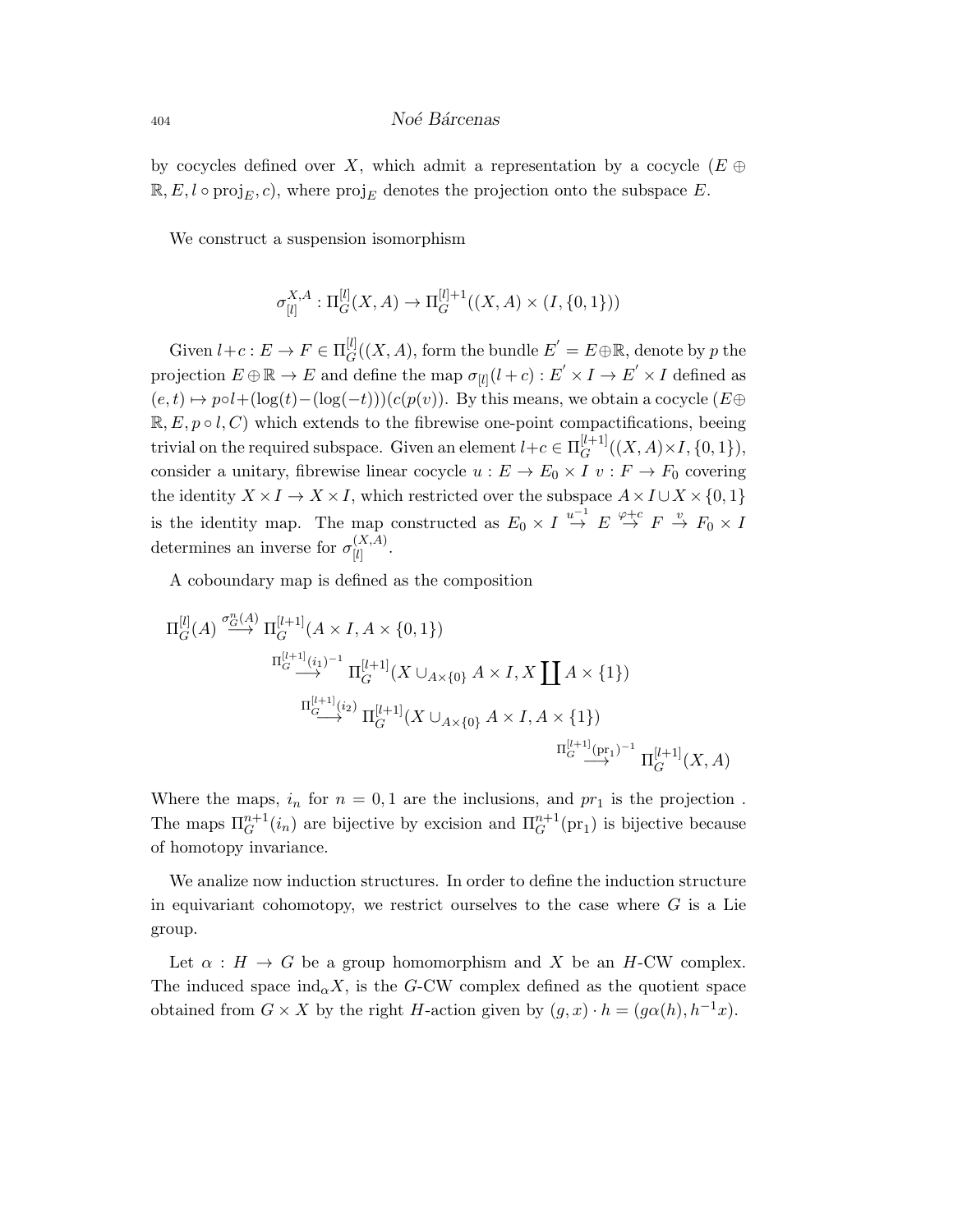**Proposition 5.7.** Let  $\alpha : H \to G$  be a proper Lie group homomorphism . Then there exists a group homomorphisn

$$
\Pi_G^{[l]}(\text{ind}_\alpha(X,A)) \to \Pi_H^{[l]}(X,A)
$$

which satisfies

- (i) Bijectivity. If  $\text{ker}(\alpha)$  acts freely on  $(X, A)$ , then the map is an isomorphism.
- (ii) Compatibility with the boundary homomorphisms.  $\delta_H^{[l]} \circ \text{Ind}_{\alpha} = \text{ind}_{\alpha} \circ \delta_G^{[l]}$  $_G^{[t]}$  .
- (iii) Functoriality. If  $\beta: G \to K$  is a group homomorphism, then the diagram commutes:
- (iv) Compatibility with conjugation. For any  $g \in G$ , the homomorphism

 $\operatorname{ind}_{c(g):G\to G} \Pi_G^{[l]}$  $_G^{[l]}(X,A)\to \Pi_G^{[l]}$  $G^{[t]}(\text{ind})_{c(g):G\rightarrow G}(X,A))$ 

agrees with the map  $\Pi_G^{[l]}$  $G^{[t]}(f_2)$ , where  $f_2: (X, A) \to \text{ind}_{c(g):G \to G}$  sends x to  $(1, g^{-1}x)$  and  $c(g)$  is the conjugation isomorphism in G associated to g

- *Proof.* (i) The map  $i : X \to \text{ind}_{\alpha}(X)$  ( $x \mapsto (1_G, X)$  induces a group homomorphism  $\Pi_G^*({\rm ind}_{\alpha}X,A) \to \Pi_H^{[l]}(X,A)$ . An inverse is given by the map which associates to a linear cocycle  $(E, F, \varphi)$  the cocycle  $(E/H, F/H, \varphi/H)$ . It is easy to show that this is the case for the perturbation and that this still satisfies the boundedness condition. We point out that we state this fact for proper actions of Lie groups, see remark below.
	- (ii) Follows from the naturality of the induced bundle construcctions.
	- (iii) Follows from the functoriality of the induced vector bundle construction.
	- (iv) Compatibility with conjugation. Follows from element chasing in the diagram

$$
\Pi_G^{[l]}(\text{ind}_{c(g)}(X, A)) \xrightarrow{\text{ind}_{c(g)}} \Pi_G^{[l]}(X, A)
$$
  
=
$$
\uparrow
$$
  

$$
\Pi_G^{[l]}(\text{ind}_{c(g)}(X, A))
$$

where  $f_2: (X, A) \to \text{ind}_{c(g)}(X, A)$  is given by  $x \mapsto (1, g^{-1}x)$  and  $c(g)(g^{-1}) =$  $gg'g^{-1}.$ 

 $\Box$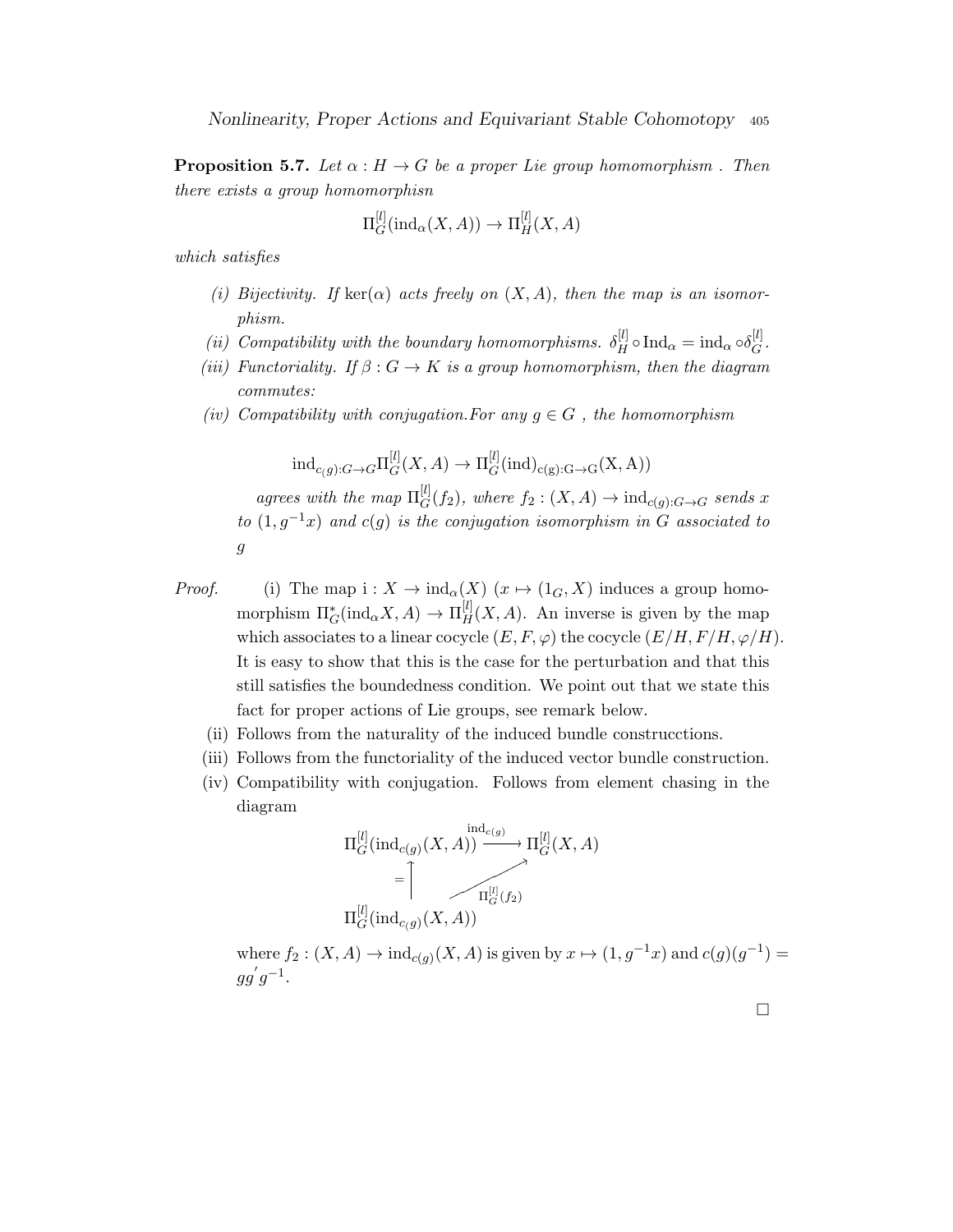Remark 5.8. N.C. Phillips proves in [22], corollary 8.5 , p. 131 a more general result for equivariant K-theory, allowing proper actions of locally compact groups as input, instead of only Lie groups. The adaptation of these methods is certainly plausible. The main problematic point is the induction structure. We cannot guarantee the local triviality of bundles  $E/H \to X/H$  unless H is Lie, see [21].

## 6. The parametrized Schwarz-Index

Several approaches have been proposed towards the definition of equivariant cohomotopy theory for proper actions. Lück  $[14]$  uses finite dimensional bundles. This allows to deal with the difficulties appearing in the case where a discrete group acts on a finite G-CW complex. We briefly recal this approach

Fix an equivariant, proper G-CW complex. Form the category

 $SPHB<sup>G</sup>(X)$  which has as as objects G- equivariant, finite dimensional real vector bundles over X. Denote by  $S^{\xi}$  the one point compactification bundle asociated to the vector bundle ξ. A morphism from  $\xi : E \to X$  to  $\mu : F \to X$ is a bundle map  $S^{\xi} \to S^{\mu}$  covering the identity in X, which preserves fiberwise the basic points. A homotopy between the morphisms  $u_0$ ,  $u_1$  is a G-bundle map  $h: S^{\xi} \times [0,1] \to S^{\mu}$  from the bundle  $S^{\xi} \times [0,1] \to [0,1] \times X$  to the bundle  $S^{\mu}$  covering the projection  $X \times [0,1] \longrightarrow X$  and preserving the base points on every fiber such that its restriction to  $X \times \{i\}$  is  $u_i$  for  $i = 0, 1$ . Let  $\mathbb{R}^n$  be the trivial vector bundle over  $X$ , which is furnished with the trivial action of  $G$ . Two morphisms of the form

$$
S^{\xi_i\oplus \underline{\mathbb{R}^{k_i}}}\rightarrow S^{\xi_i\oplus \underline{\mathbb{R}^{k_i+n}}}
$$

are said to be equivalent if there are objects  $\mu_i$  in  $\text{SPHB}^G(X)$  and an isomorphism of vector bundles  $\nu : \mu_0 \oplus \xi_0 \cong \mu_1 \oplus \xi_1$  such that the following diagram of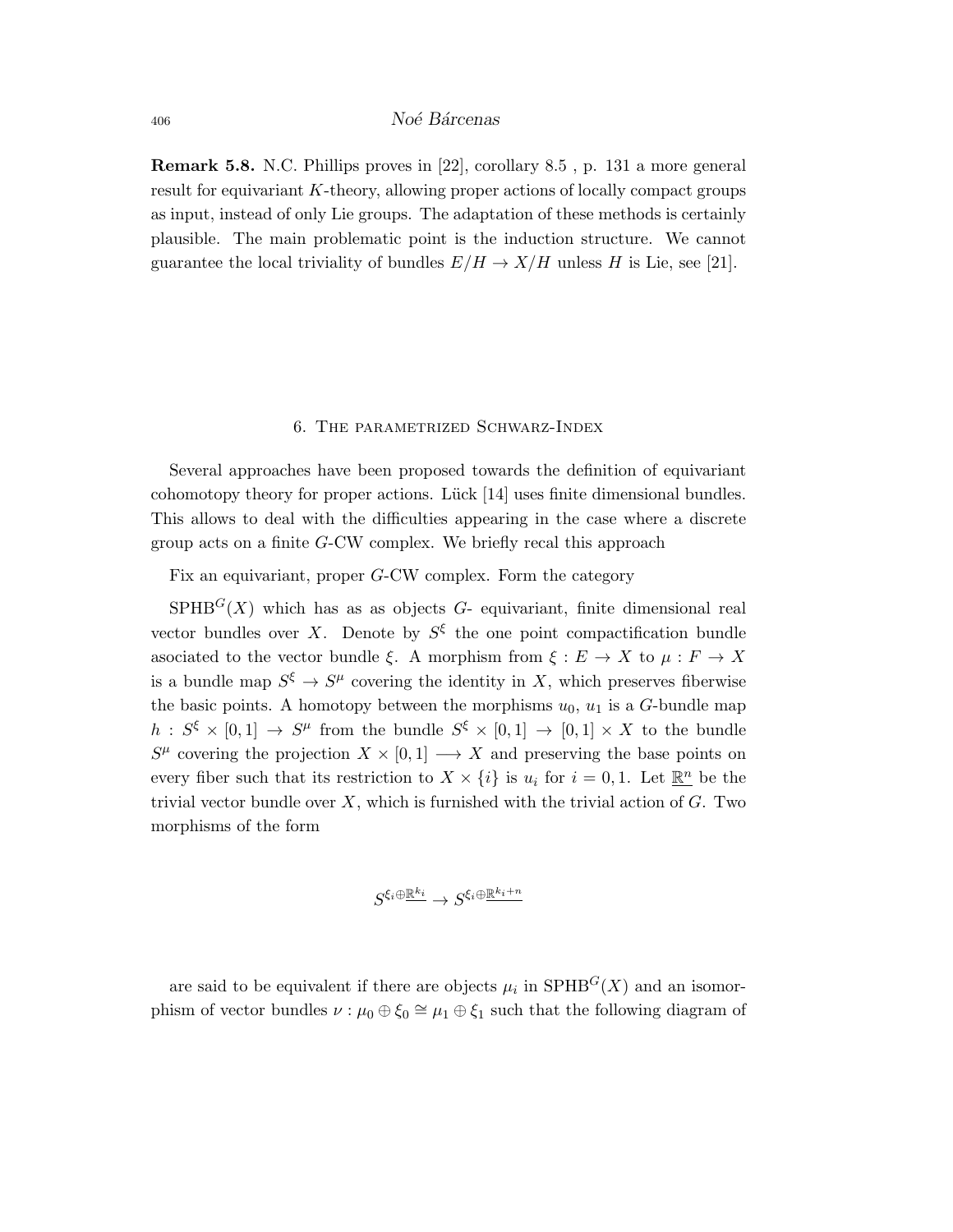morphisms in  $SFHB<sup>G</sup>(X)$  commutes up to homotopy



where the isomorphisms  $\sigma_i$  are determined by the fiberwise defined homeomorphism  $S^{V \oplus W} \approx S^{V} \wedge S^{W}$  and the associativity of smash products, which holds for every pair of representations  $V, W$ . We recall now W. Lück's definition of equivariant cohomotopy:

**Definition 6.1.** Let  $X$  be a  $G$ -CW complex, where  $G$  is a discrete group and X is finite. We define its n-th G-equivariant stable cohomotopy group  $\pi_G^n(X)$ as the set of homotopy clases of equivalence classes of morphisms  $u : S^{\xi \oplus \underline{\mathbb{R}}^k} \to$  $S^{\xi \oplus \underline{\mathbb{R}^{k+n}}}$  under the above mentioned relation. For a G-CW pair,  $(X, A)$  we define  $\Pi_G^n(X, A)$  as the equivalence classes of morphisms which are trivial over A, i.e. those which are given by a representative  $u: S^{\xi \oplus \underline{\mathbb{R}}^k} \to S^{\xi \oplus \underline{\mathbb{R}}^{k+n}}$  which satisfies that over every point  $a \in A$ , the map  $u_a : S^{\xi_a \oplus \mathbb{R}^k} \to S^{\xi_a \oplus \mathbb{R}^{k+n}}$  is constant with value the base point. For a pair of bundle morphisms  $u: S^{\xi \oplus \mathbb{R}^k} \to S^{\xi \oplus \mathbb{R}^{k+n}}$ ,  $v: S^{\xi' \oplus \underline{\mathbb{R}}^k} \to S^{\xi' \oplus \underline{\mathbb{R}}^{k+n}}$ , the sum is defined as the homotopy class of the morphism

$$
u: S^{\xi \oplus \xi'} \oplus \mathbb{R}^k \wedge_X S^{\mathbb{R}} \stackrel{\mathrm{id} \wedge_X \nabla} \to S^{\xi \oplus \xi'} \oplus \mathbb{R}^k \wedge_X (S^{\mathbb{R}} \vee_X S^{\mathbb{R}}) \stackrel{\sigma_3}{\to} \times \left( S^{\xi \oplus \mathbb{R}^k} \wedge_X S^{\mathbb{R}} \right) \vee_X (S^{\xi' \oplus \mathbb{R}^k} \wedge_X S^{\mathbb{R}}) \stackrel{(u \wedge_X id) \vee_X (v \wedge_X id)}{\to} S^{\xi \oplus \xi' \oplus \mathbb{R}^{k+n}} \wedge_X S^{\mathbb{R}}
$$

where  $\sigma_3$  is the canonical isomorphism given by the fiberwise distributivity and associativity isomorphisms and  $\nabla$  denotes the pinching map  $S^{\mathbb{R}} \to S^{\mathbb{R}} \vee S^{\mathbb{R}}$ . The relative version for elements lying in the group of a pair,  $\pi_G^n(X, A)$  translates word by word when one sets all sphere bundles and morphisms to be trivial over A.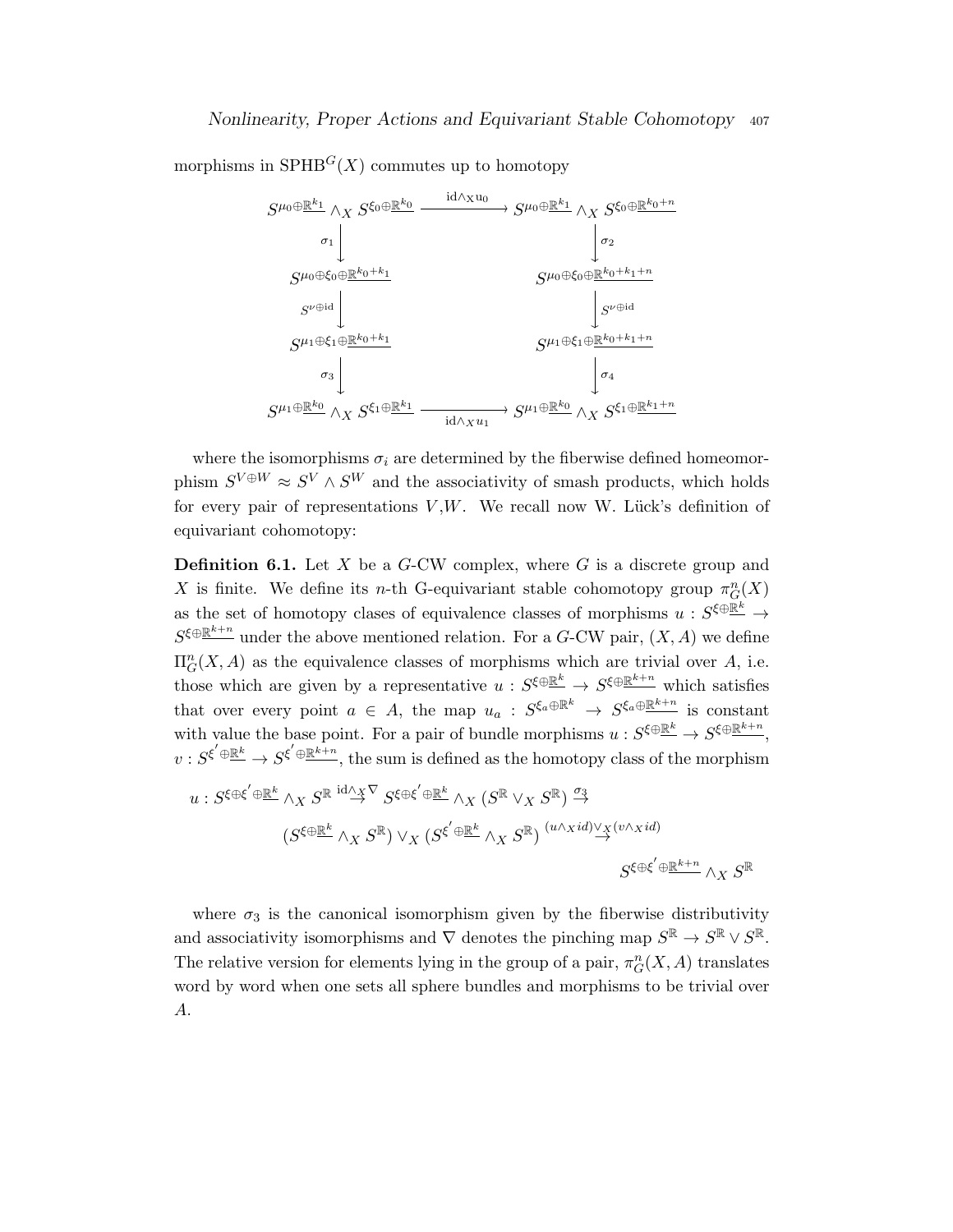Our approach extends the notions proposed first by Lück and solves its principal problem, namely: the the lack of finite dimensional G-vector bundles to represent excisive G-cohomology theories. The crucial result in this is the construction of an index theory in the context of parametrized nonlinear analysis. Previous versions of this index theory (restricted to the unparametrized and  $S<sup>1</sup>$ equivariant case) were constructed in  $[3]$ ,  $[26]$ ,  $[19]$  from where we adopt the crucial ideas.

We prepare its definition with the following facts, which are parametrized versions of the discussion in page 5 and Lemma 2.5 in [3]. We also use the notation from that article. In this section, all groups are discrete and all G-CW complexes are finite.

**Definition 6.2.** Let  $l : E \to E$  be a Fredholm morphism over a proper G-CW complex  $X$ , equipped with some invariant riemannian metric. For any finite dimensional G-vector subbundle  $\xi$  embedded as direct summand, the orthogonal spherical retraction associated to  $\xi$ ,  $\rho_{\xi}: S^{E} - S^{\xi^{\perp}} \to S^{\xi}$  is defined to be the map given on every fiber x as  $w \mapsto |w| \text{Proj}_{\xi}(w)$ 

The following is a parametrized version of lemma 2.5 in [3], compare also Corollary  $3.11$  in [19]:

**Proposition 6.3.** Let G be a discrete group acting on a finite  $G$ -Cw complex. Let  $f = l + c : E \rightarrow E$  be a fibrewise compact perturbation of the linear Fredholm morphism  $l$  defined in a  $G$ - Hilbert bundle  $E$  over the proper  $G$ -space  $X$ . Then, there exist finite dimensional G-vector bundles  $\xi \subset E$  such that

- $\xi$  spans together with the image of l the G-Hilbert bundle E.
- Given a fibrewise inclusion as orthogonal summand in a finite dimensional vector bundle  $\xi \to \tau$ ,  $\xi \oplus \zeta = \tau$ , the restricted map  $f : S^{l^{-1}(\xi)} \to S^{\xi}$ sends the unit sphere  $S^{\xi^{\perp}}$  to the orthogonal complement of  $\xi$ .
- The maps  $\rho_{\tau} f \mid_{l^{-1}(\tau)}$  and  $id_{\zeta} \wedge_X \rho_{\xi}$  are G-homotopic over X.
- *Proof.* (i) Denote by D the unit ball bundle in E. Due to the boundedness condition, the map  $f^{-1}(D_x)$  is bounded over any point  $x \in X$ . Hence, the closure  $C_x$  of its image under the compact map c is fibrewise compact. It follows that given  $\epsilon < \frac{1}{4}$  there exist continuous sections  $\{\phi_i: X \to E\}_{i=1}^n$ such that  $C_x \subset B_{\epsilon}(\phi_i(x))$ . One can furthermore assume that  $\{\phi_i(x)\}$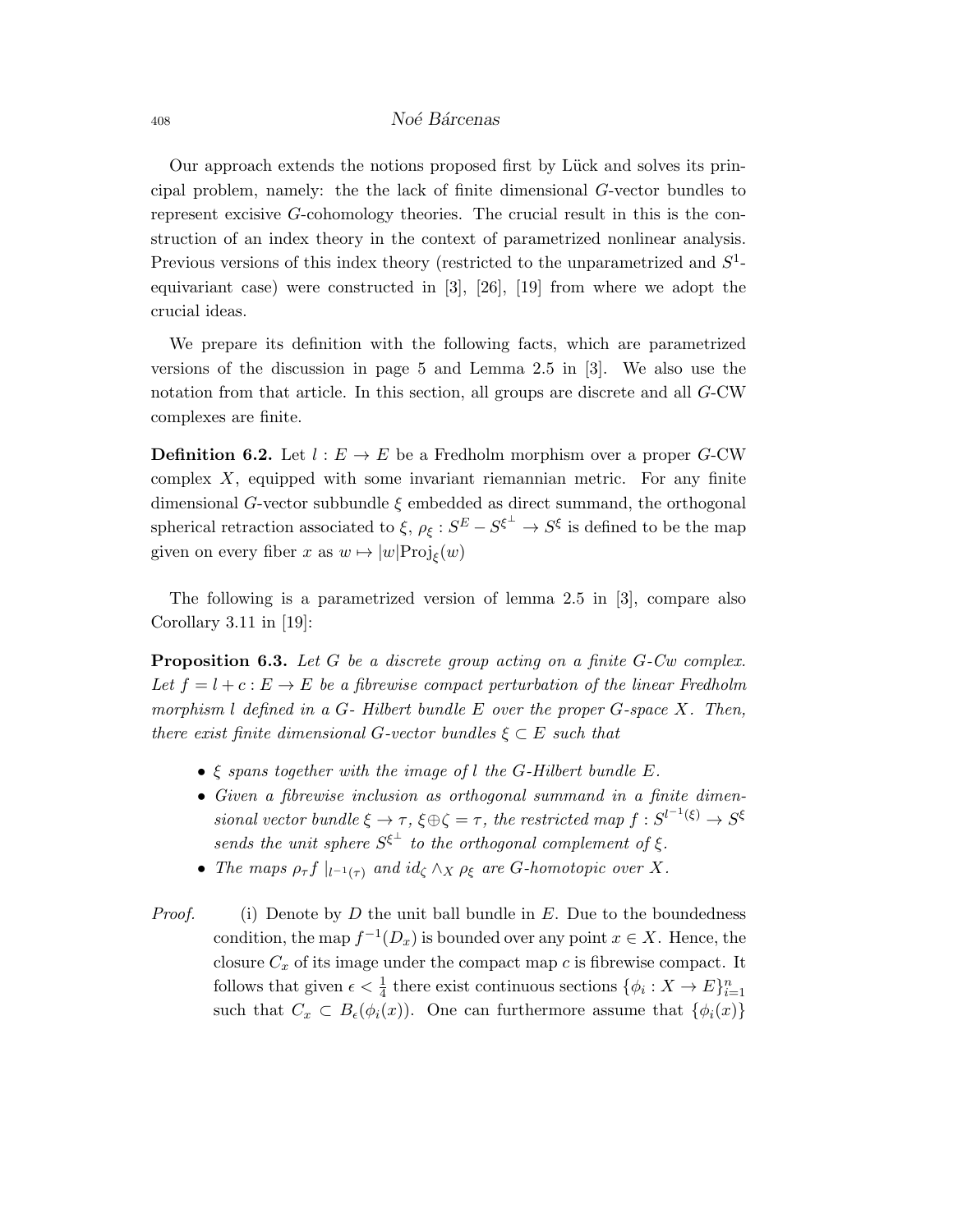form a linearly independent set and the linear subspace spanned by them intersects trivially the orthogonal complement of the image,  $l(E)^{\perp}$  on each fiber. The finite dimensional bundle associated to the fredholm morphism given as the projection onto  $l(E)_{x}^{\perp} \oplus \langle \phi_1, \ldots, \phi_n(x) \rangle$  satisfies the required properties.

- (ii) If  $w_x \in S_x^{\tau^{\perp}}$  is in the image of  $f|_{S^{l^{-1}(\tau)}},$  then  $f^{-1}(w_x) \cap l^{-1}(\tau)$  will be mapped under  $f\mid_{l^{-1}}$  to a subspace of  $\tau_x+\langle\{\phi_i\}\rangle$ . So,  $w_x$  will be contained in  $S^{\tau^{\perp}} \cap \tau_x + \langle \{\phi_i\} \rangle$ , which is not possible, because the distance between these subspaces is greater than  $1 - \epsilon > \frac{3}{4}$ .
- (iii) In view of the slice theorem and the local triviality of the G-Hilbert bundles involved, we can cover the space  $X$  with invariant neighborhoods for which there is a map  $U_x \rightarrow G/H$ , and the bundle over  $U_x$  is the pullback of the bundle  $G \times E_x \to G/H$  , where  $E_x$  is some strong, norm continuous representation of  $H$  in a Hilbert space. Hence, we can restrict ourselves to bundles over an orbit. In the notation of the previous part, there is a retraction  $\rho_{\tau_x}: S^{\tau_x} \to S^{E_x} - S^{\tau_x^{\perp}}$ . We consider the isomorphism  $l^{-1}(\tau_x) \cong \zeta_x \oplus l^{-1}(\xi_x)$  given by  $w'_x \mapsto (l \circ (1 - \text{pr}_{l^{-1}(\xi_x)} w'_x, \text{pr}_{l^{-1}(\xi_x)} w'_x).$ We claim that after this isomorphism, the maps  $\mathrm{id}_{\zeta_x} \rho_{\xi_x}(f \mid_{l^{-1}(\xi_x)})$  and  $f\mid_{S^{l-1}(\tau_x)}$  are homotopic. Consider for this a ball  $D\subset E$  which contains the inverse image  $f^{-1}(D_1(0))$  of the unitary ball We define the homotopy  $h: D \times I \to S^E - S^{\tau^{\perp}}$  as follows

$$
h(w_x, t) = \begin{cases} l + [(1-3t)\mathrm{id}_{E_x} + (3t)\mathrm{pr}_{\xi_x}] \circ c & t \in [0, \frac{1}{3}] \\ l + \mathrm{pr}_{\xi_x} \circ c[(2-3t)\mathrm{id}_{l^{-1}(\xi_x)} + (3t-1)\mathrm{pr}_{l^{-1}(\xi_x)}] & t \in [\frac{1}{3}, \frac{2}{3}] \\ \mathrm{pr}_{\zeta_x} \circ l + [(3-3t)\mathrm{pr}_{\xi_x} + (3t-2)\rho_{\zeta_x} \circ (l+c) \circ \mathrm{pr}_{l^{-1}(\zeta_x)}] & t \in [\frac{2}{3}, 1] \end{cases}
$$

Since  $S_x^E - D \cap \tau_x^{\perp}$  is contractible, the homotopy above can be extended to a homotopy  $S^{l^{-1}(\tau)} \times I \to S^E - S^{\tau^{\perp}} \simeq S^{\tau}$ , as needed.

Using appropiate rescaling homotopies we have:

**Proposition 6.4.** The homotopy type of an orthogonal spherical retraction does not depend on the choice of a riemannian metric.

**Definition 6.5** (Parametrized Schwarz index). Let G be a discrete group acting on the proper, finite G-CW complex X. Denote by  $(E, F, l, k)$  a non-linear cocycle for the equivariant cohomotopy theory over the proper, finite  $G$ -CW complex X,

 $\Box$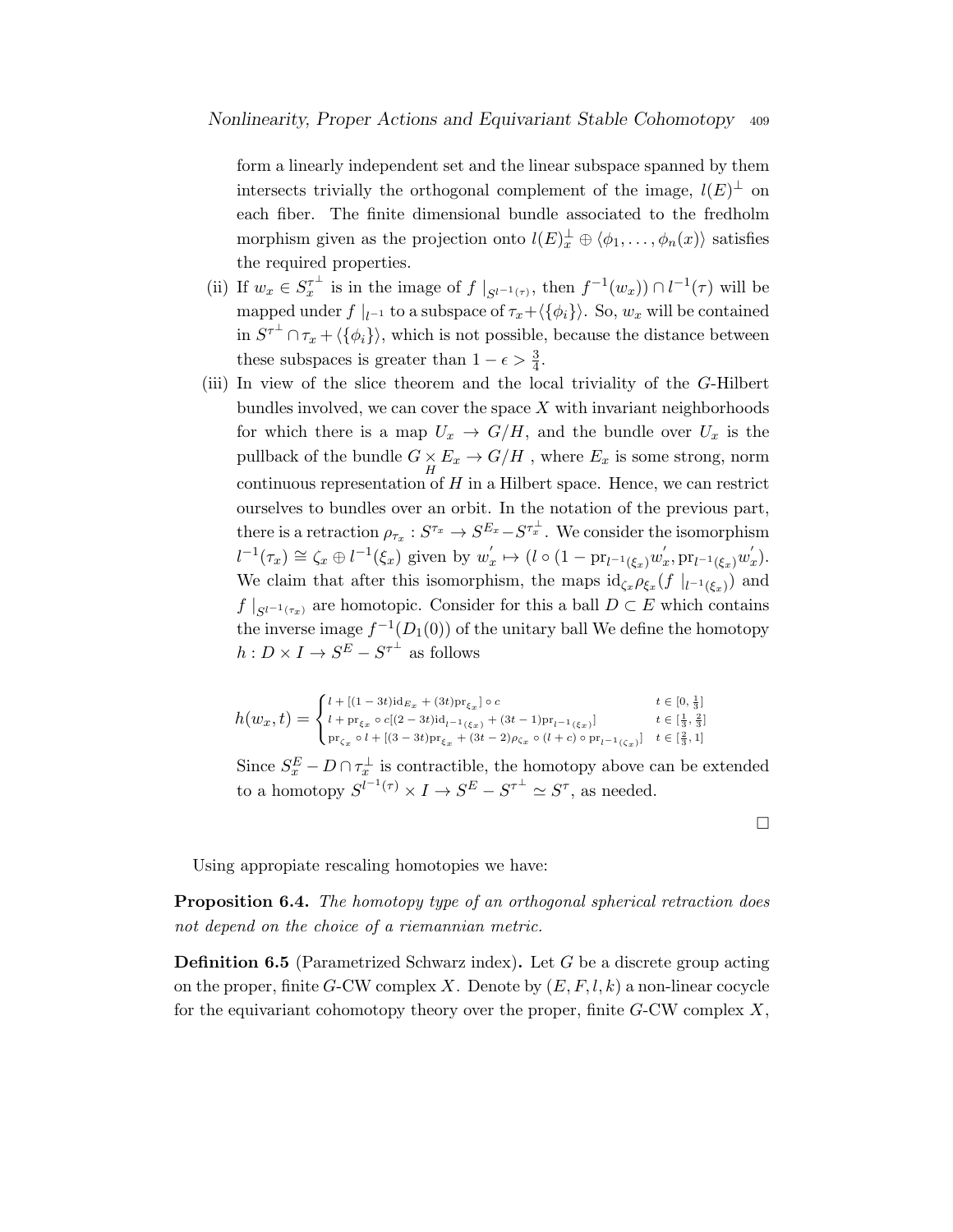where  $l$  is a linear morphism whose index bundle is trivial of virtual dimension p. Let  $\xi$  be a finite dimensional G-vector bundle as constructed in proposition 6.3. The parametrized Schwartz index is the class of the element.

$$
[p_{\xi}(l+k) |_{l^{-1}(\xi)}] : S^{l^{-1}(\xi)} \to S^{\xi} \in \pi_G^p(X)
$$

in the equivariant cohomotopy group as, introduced by Lück in  $[14]$ . This construction does not depend of the choice of the finite dimensional vector bundle as a consequence of part 3 of proposition 6.3.

We are now able to state our main result:

**Theorem 6.6.** Let G be a discrete group acting on a G-CW pair  $(X, A)$ . Denote by [l] the  $KO_G$ -theoretical class of a Fredholm morphism whose fibrewise index is a trivial virtual vector bundle of dimension p. The parametrized Schwartz index gives an isomorphism

$$
\Pi_G^{[l]}(X, A) \to \pi_G^p(X, A)
$$

Proof. We construct a natural inverse map. Using proposition 2.12, we can add finite dimensional vector bundles and assume that the morphism  $u: S^{\xi \oplus \mathbb{R}^{n+p}} \to$  $S^{\xi \oplus \mathbb{R}^n}$  is homotopic to a map such for which on every fiber, the only preimage of the basis point  $\infty$  is  $\infty$ . We denote by  $c : \Gamma(\xi \oplus \mathbb{R}^{n+p}) \to \Gamma(\xi \oplus \mathbb{R}^n)$  the (possibly nonlinear) map obtained by restricting  $u$  fibrewise to the complement of the point at infinity.

Consider the projection operator  $P_{\xi \oplus \mathbb{R}^n} : \Gamma(\xi \oplus \mathbb{R}^{n+p}) \to \Gamma(\xi \oplus \mathbb{R}^n)$ . Let H be the stable G-Hilbert space of proposition 2.12. Recall that  $\Gamma(\eta) \oplus \Gamma(X \times \mathcal{H}) \cong$  $\Gamma(X \times \mathcal{H})$  for all G-Hilbert bundles  $\eta$ , due to the proper stabilization theorem. The map of  $C(X)$ - G- Hilbert modules

 $P_{\xi \oplus \mathbb{R}^n} \otimes_{C(X)} \mathrm{id} : \Gamma(\xi \oplus \mathbb{R}^{n+p}) \otimes \Gamma(X \times \mathcal{H}) \to \Gamma(\xi \oplus \mathbb{R}^n) \otimes \Gamma(\mathcal{H} \times X) \cong \Gamma(X \times \mathcal{H})$ 

determines up to precomposition with the proper stability isomorphism a Fredholm morphism  $l : X \times \mathcal{H} \to X \times \mathcal{H}$ , which represents a class for which the index bundle is trivial of virtual dimension  $p$ . We denote by  $C$  the proper, compact, nonlinear map defined on every fiber by

$$
\Gamma(X\times \mathcal{H})\stackrel{\cong}{\to}\Gamma(X\times \mathcal{H})\oplus\Gamma(\xi\oplus\mathbb{R}^{n+p})\stackrel{0\oplus c}{\to}\Gamma(X\times \mathcal{H})\oplus\Gamma(\xi\oplus\mathbb{R}^n)\to\Gamma(X\times \mathcal{H})
$$

where the first map is given by the proper stabilization isomorphism, and the second one is the inclusion in the first factor of the direct sum followed by the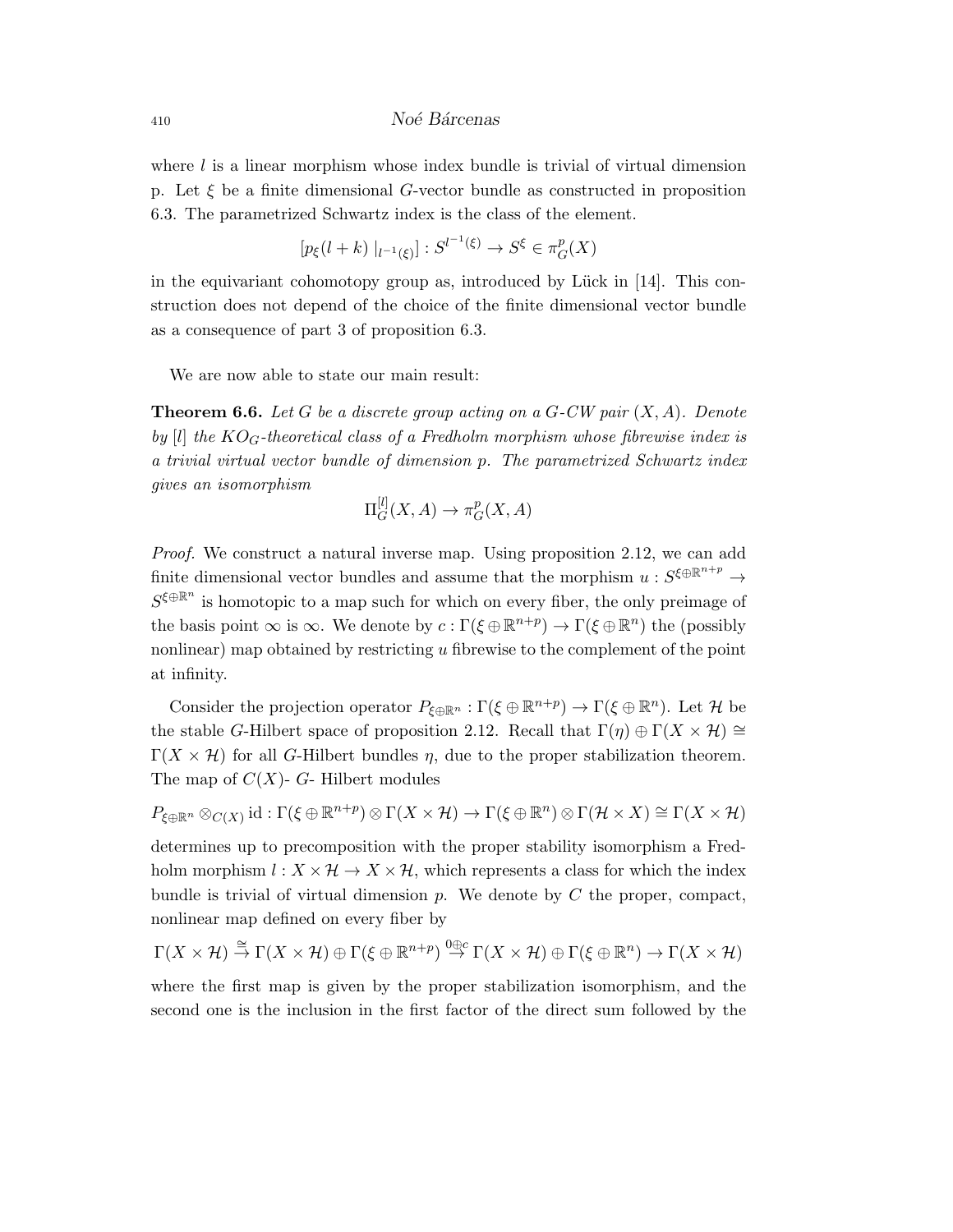proper stabilization isomorphism. The cocycle associated to u is  $(X \times H, X \times$  $\mathcal{H}, l, C$ ).

Remark 6.7. In the case of compact Lie groups, one may assume that the index bundle ker  $-coker(l)$  has the form of a trivial bundle  $X \times V$ , where V is a G- representation. The equivariant Schwartz index identifies this with the usual definition for equivariant cohomotopy groups for finite G-complexes. Specializing to the trivial group and the one-point space, this theorem can be traced to the main result in [25], and in [3] one finds an  $S^1$ -equivariant version which basically deals with all problems on compact Lie groups. In view of this correspondence, we use in the rest of this note the notation  $\Pi$  for cohomotopy or its equivariant generalizations.

## 7. A Burnside Ring for Lie Groups

We now define a Burnside ring in operator theoretical terms for non compact Lie groups. We first recall the definition for compact Lie groups, which was first introduced by Tom Dieck in [27].

**Definition 7.1.** Let G be a compact Lie group. Consider the folowing equivalence relation on the collection of finite G-CW complexes.  $X \sim Y$  if and only if for all  $H \subset G$ , the spaces  $X^H$  and  $X^H$  have the same Euler characteristic. Let  $A(G)$  be the set of equivalence classes. Disjoint union and cartesian product of complexes are compatible with this equivalence relation and induce composition laws on  $A(G)$ . It is easy to verify that  $A(G)$  together with these composition laws is a commutative ring with identity. The zero element is represented by a complex X such that the Euler characteristic  $\chi(X^H)$  is zero for each  $H \subset G$ . If K is a space with trivial G-action and  $\chi(K) = -1$ , then  $X \times K$  represents the additive inverse of X in  $A(G)$ .

We collect some information about the algebraic structure of the Burnside ring in the followiing results, which have been published by Tom Dieck in [29], pages 240 250 and 256, respectively.

**Proposition 7.2.** (i) As abelian group  $A(G)$  is the free abelian group on  $G/H$ , where  $H \in \Phi(G)$  and  $\Phi(G)$  denotes the space of conjugacy classes

 $\Box$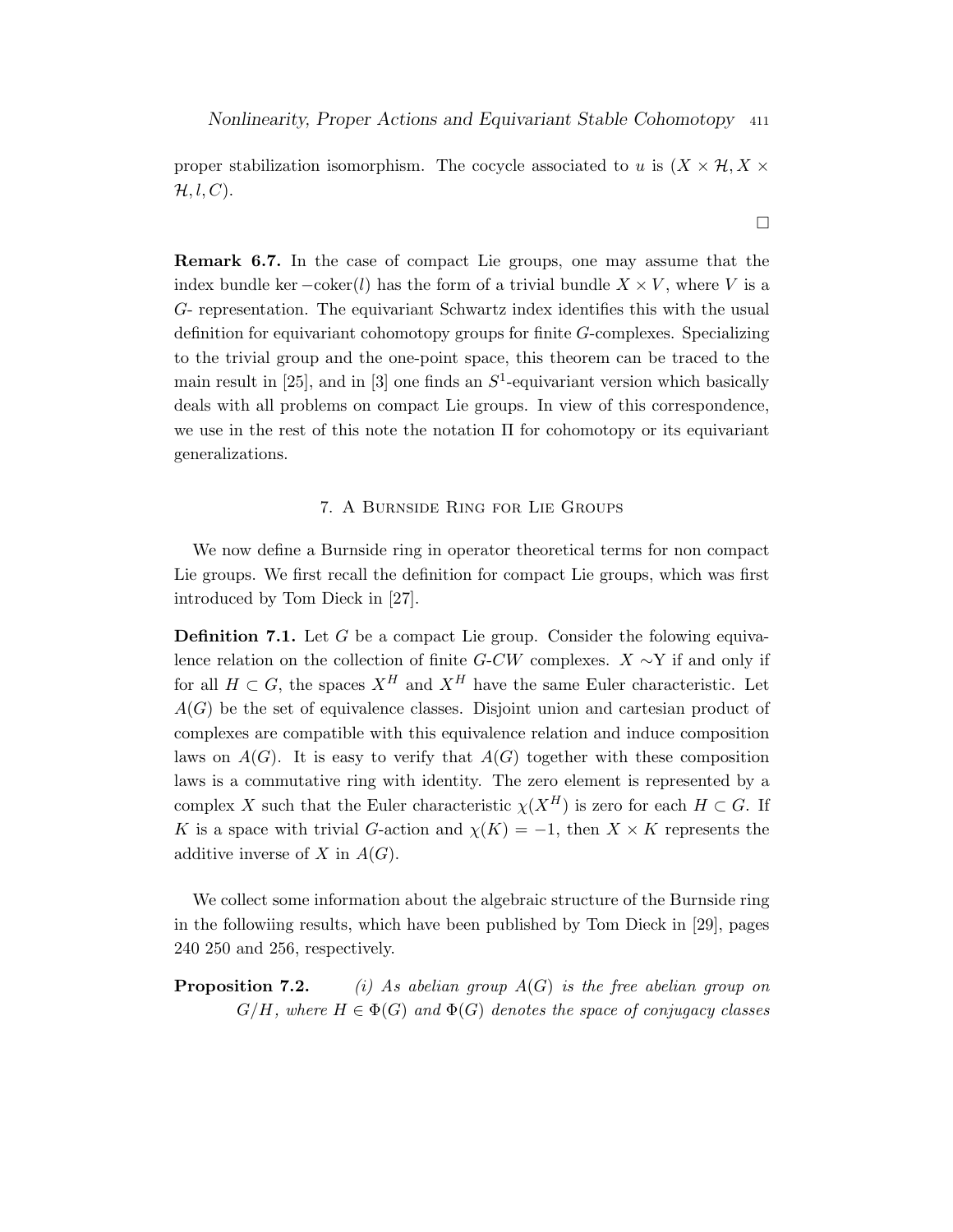of subgroups such that  $N(H, G)/H$  is finite, where  $N(H, G)$  denotes the normalizer of H in G.

(ii) There is a character map char<sub>G</sub> :  $A(G) \to \text{Map}(\Phi(G), \mathbb{Z})$ , where  $\Phi(G)$ , the space of closed subgroups of G carries the Hausdorff metric (in particular it is a compact Hausdorff space). And  $char_G(X)$  is defined by  $H \mapsto X^H$ .

Proposition 7.3. By means of the character map, the elements of the Burnside ring can be identified with sums

$$
\sum_{K} n(H, K)\chi(X^{K}) \cong 0 \bmod \mid NH/H \mid (*)
$$

where the sum is over conjugacy classes  $(K)$  such that H is normal in K,  $K/H \subset N_{H,G}/H$  is cyclic, the integer numbers  $n(H, K)$  are defined to be

$$
n(h, K) = |\text{ Gen}(K/H)| |W_{H,G}/N_{W_{K/H}, W_{H,G}}|
$$

and  $Gen(Z)$  denotes the cardinality of the generators of the finite cyclic group Z. In particular, the rationalized Burnside ring  $A(G) \otimes \mathbb{Q}$  can be identified with the ring of continuous rational functions defined on  $\Phi(G)$ 

**Theorem 7.4** ( [28], p.188). Let G be a compact Lie group. There is an isomorphism

$$
\Pi^0_G(\{*\}) \to A(G)
$$

**Remark 7.5** (The spectral sequence). Let  $X$  be a proper  $G$ -CW complex. There is an equivariant Atiyah-Hirzebruch spectral sequence which converges to  $\Pi_G^n(X)$ and whose  $E^2$ -term is given in terms of Bredon cohomology

$$
E_2^{p,q} = H^p_{\mathbb{Z}\mathrm{Or}G}(X,\Pi^q_?)
$$

AppLied to the universal proper  $G$ -space  $\underline{E}G$ :

$$
E_2^{p,q} = H^p_{\mathbb{Z} \mathcal{S} \mathcal{U} \mathcal{B}_{\mathcal{COM}(G)}}(\underline{E} G, \Pi_?^q)
$$

where  $\Pi_?^0$  is the contravariant coefficient system  $H \mapsto \pi_H^0$ .

There is a canonical identification

$$
H^0_{\mathbb{Z}SUB_{\mathcal{COM}(G)}}(\underline{\mathrm{E}}G,\Pi_?^0) \cong \varprojlim_{H \in \mathcal{COM}} \Pi_H^0
$$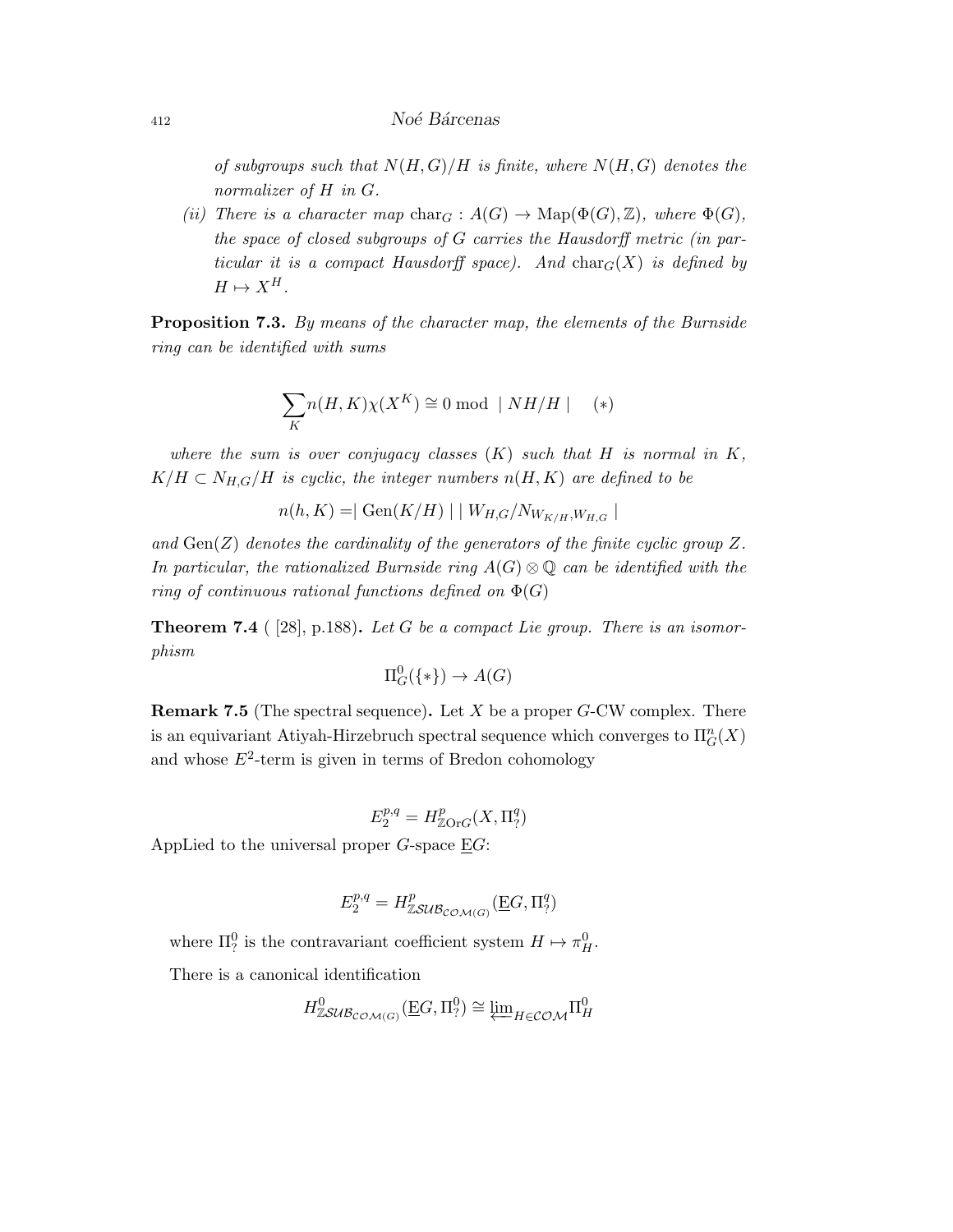The edge homomorphism of the spectral sequence defines a map edge<sup> $G$ </sup>:  $\Pi^0_G(\underline{\mathrm{E}}G) \to A_{inv}(G)$ . Several known results of the spectral sequence go trough. Among them, as in case of discrete groups, the edge homomorphism is a rational isomorphism.

**Definition 7.6** (An operator theoretical Burnside Ring). Let  $G$  be a locally compact group. The operator theoretical burnside ring of  $G, A^{\rm op}(G)$  is the 0dimensional equivariant cohomotopy theory of the classifying space of proper actions  $EG$ . In symbols

$$
A^{\rm op}(G) = \Pi^0_G(\underline{E}G)
$$

The augmentation ideal  $\hat{\mathbf{I}}_G \subset \Pi_G^0(\underline{\mathbf{E}}G)$  is defined to be the kernel of the composition of the restriction to the oth- skeleton of the classifying space and the restriction to the trivial group

$$
\Pi^0_G(\underline{\mathbf{E}}G) \to \Pi^0_G(\underline{\mathbf{E}}G_0) \to \Pi^0_{\{e\}}(\underline{\mathbf{E}}G_0)
$$

**Example 7.7** (The group  $Sl_2(\mathbb{R})$ ). Recall that the group  $Sl_2(\mathbb{R})$  is defined to be the group of real  $2 \times 2$ -matrices with determinant 1. It is a Lie group of dimension 3 and has one connected component. The maximal compact subgroup is  $S^1 = SO_2$ .

As  $Sl_2(\mathbb{R})$  is almost connected, a model for  $E_{COM}Sl_2$  is  $Sl_2(\mathbb{R})/SO_2 \approx \mathbb{R}^2$ , which can be handled as the upper-half plane model for the 2-dimensional hyperbolic space. Note that this is a zero-dimensional proper CW-complex. From the equivariant Atiyah- Hirzebruch Spectral Sequence follows that the edge homomorphism

$$
edge^{Sl_2(\mathbb{R})}: \Pi_{Sl_2(\mathbb{R})}^0(\underline{E}GSl_2(\mathbb{R})) \to \lim_{\text{inv } H \in \mathcal{COM}(Sl_2(\mathbb{R}))} \Pi_H(pt)
$$

is an isomorphism. On the other hand, since  $S<sup>1</sup>$  is a final object in the category of compact subgroups of  $Sl_2(\mathbb{R})$ , we have

$$
A^{\rm op}(Sl_2(\mathbb{R})) \cong A(S^1)
$$

$$
A(S^1) \cong \mathbb{Z}
$$

is a well known fact.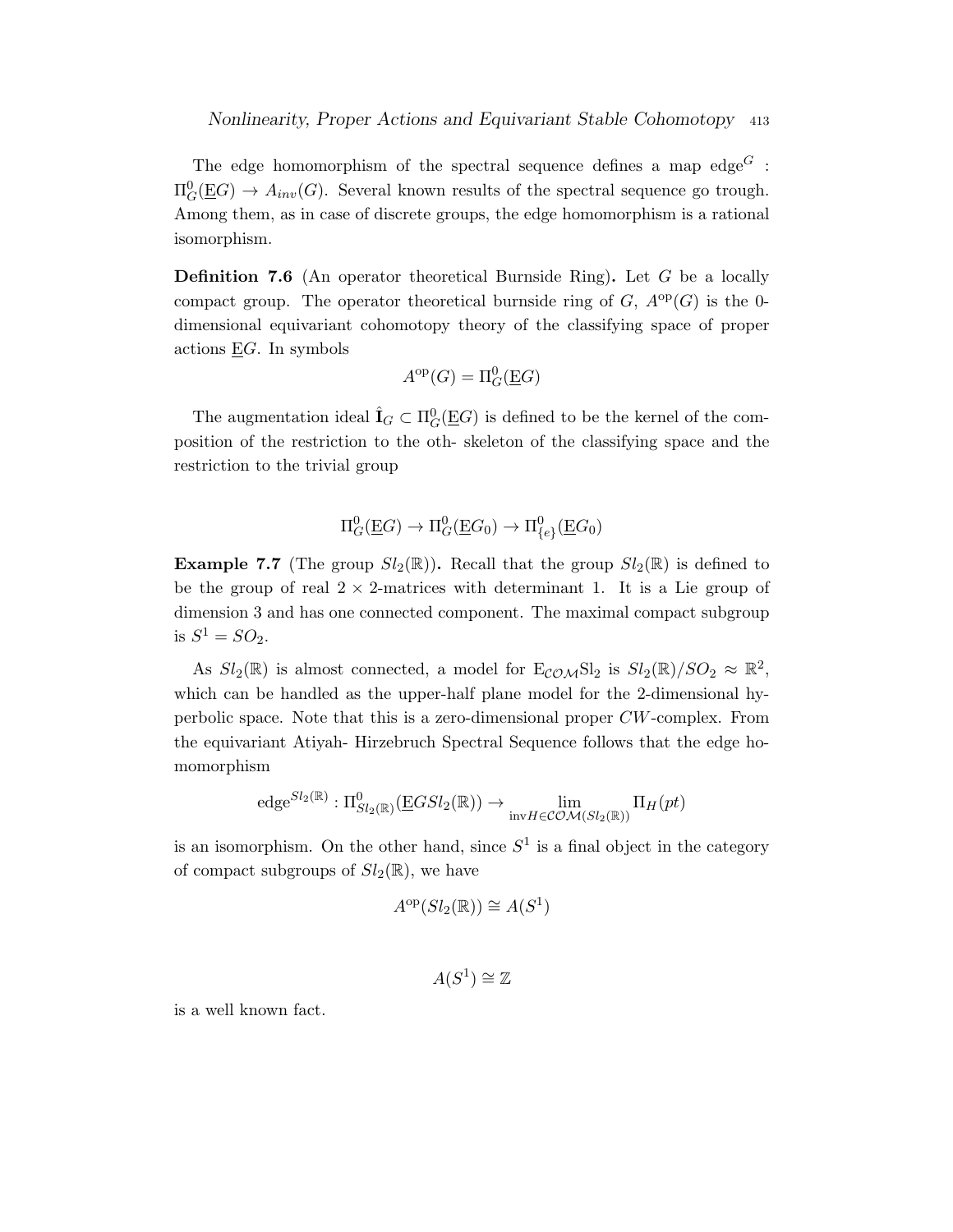8. Extending one version of the Segal conjecture for lie groups

The Segal conjecture for finite groups, proven in 1984 [5] states the existence of an isomorphism between a certan completion of the Burnside ring and the 0thstable cohomotopy of the classifying space:

Theorem 8.1 (Carlsson, 1984). The Segal conjecture is true for finite groups. That is, there is an isomorphism

$$
A(G)_{\hat{I}_G} \cong \Pi^0_{\{1\}}(BG)
$$

In the case of Lie groups, this conjecture is known to be false in this generality [9]. However, a weaker version was obtained by Feshbach in [9] and later refined by Bauer in [2]. The statement is :

Theorem 8.2. [Segal conjecture for compact Lie groups]

Let  $G$  be a compact Lie group with maximal torus  $T$  of dimension n and Weyl group  $W = N_{T,G}/T$ . Let  $\rho: W \to Gl_n(\mathbb{Z})$  be a representation which gives rise to the action of W on  $T \approx \mathbb{R}^n/\mathbb{Z}^n$ . Suppose that  $\rho$  does not originate at a generalized quaternion group of order  $2^n$ . Then the map

$$
A(G)_{\hat{{\mathbf I}}_G} \to \Pi^0_{\{1\}}(\mathrm{B} G)
$$

has dense image in the skeletal filtration.

We extend this theorem in the following direction:

Theorem 8.3. [Segal Conjecture for almost connected Lie groups] The Segal conjecture is true for (non compact) Lie groups with finitely many components. That is, there is a map

$$
A^{\rm op}(G)_{\hat{{\bf I}}_G} \to \Pi^0_{\{1\}}(\mathrm{B} G)
$$

with dense image in the skeletal filtration whenever a maximal compact subgroup of G satisfies the hypotheses of theorem 8.2.

*Proof.* Let  $G$  be a Lie group with finitely many components. Then

- (i) There is up to conjugacy a unique maximal compact subgroup  $K$  of  $G$ . Any other compact subgroup is subconjugated to K.
- (ii) There exist diffeomorphisms  $G \approx G/K \times K$  and  $G/K \approx \mathbb{R}^k$ .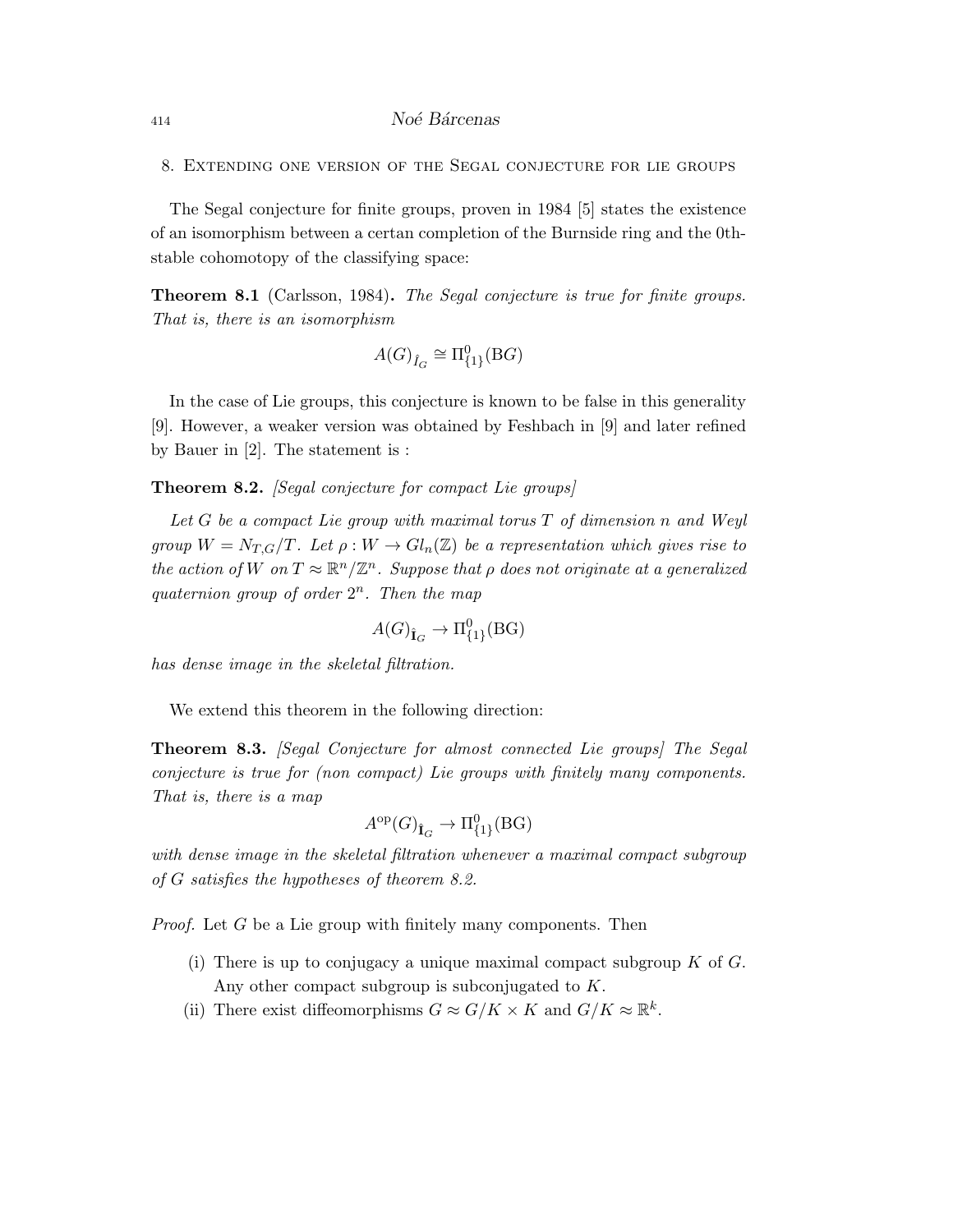See [11], Theorem 3.1 p 180 for a proof of this. Hence, the space  $G/K$  carries a proper action, and in particular, the induction isomorphism gives an isomorphism  $A^{op}(G) \cong A(K)$ , where  $A(K)$  stands for the Burnside ring in the sense of Tom Dieck [27]. On the other hand, the classifying spaces BG and BK have the same homotopy type. Hence the map

$$
\Pi^0_{G\hat{\mathbf I}_G}(\underline{\mathrm{E}} G)\overset{\cong}\to \Pi^0_K(\{\ast\})_{\hat{\mathbf I}_K}\to \Pi^0_e(\mathrm{B}\mathrm{K})\overset{\cong}\to \Pi^0_1(\mathrm{B}\mathrm{G})
$$

has dense image as a consequence of theorem 8.2.

 $\Box$ 

#### **REFERENCES**

- [1] M. Atiyah and G. Segal. Twisted K-theory. Ukr. Mat. Visn., 1(3):287–330, 2004.
- [2] S. Bauer. On the Segal conjecture for compact Lie groups. J. Reine Angew. Math., 400:134– 145, 1989.
- [3] S. Bauer and M. Furuta. A stable cohomotopy refinement of Seiberg-Witten invariants. I. Invent. Math., 155(1):1–19, 2004.
- [4] M. S. Berger. Nonlinearity and functional analysis. Academic Press [Harcourt Brace Jovanovich Publishers], New York, 1977. Lectures on nonlinear problems in mathematical analysis, Pure and Applied Mathematics.
- [5] G. Carlsson. Equivariant stable homotopy and Segal's Burnside ring conjecture. Ann. of Math. (2), 120(2):189–224, 1984.
- [6] K. Deimling. Nonlinear functional analysis. Springer-Verlag, Berlin, 1985.
- [7] A. Dold. The fixed point index of fibre-preserving maps. Invent. Math., 25:281–297, 1974.
- [8] H. Emerson and R. Meyer. Equivariant representable K-theory. J. Topol., 2(1):123–156, 2009.
- [9] M. Feshbach. The Segal conjecture for compact Lie groups. Topology, 26(1):1–20, 1987.
- [10] M. Furuta. Finite dimensional approximations in geometry. In Proceedings of the International Congress of Mathematicians, Vol. II (Beijing, 2002), pages 395–403, Beijing, 2002. Higher Ed. Press.
- [11] G. Hochschild. The structure of Lie groups. Holden-Day Inc., San Francisco, 1965.
- [12] J. Ize. Equivariant degree. In Handbook of topological fixed point theory, pages 301–337. Springer, Dordrecht, 2005.
- [13] W. Lück. Transformation groups and algebraic K-theory, volume 1408 of Lecture Notes in Mathematics. Springer-Verlag, Berlin, 1989. Mathematica Gottingensis.
- [14] W. Lück. The Burnside ring and equivariant stable cohomotopy for infinite groups. Pure Appl. Math. Q., 1(3):479–541, 2005.
- [15] W. Lück. Survey on classifying spaces for families of subgroups. In *Infinite groups: geo*metric, combinatorial and dynamical aspects, volume 248 of Progr. Math., pages 269–322. Birkhäuser, Basel, 2005.